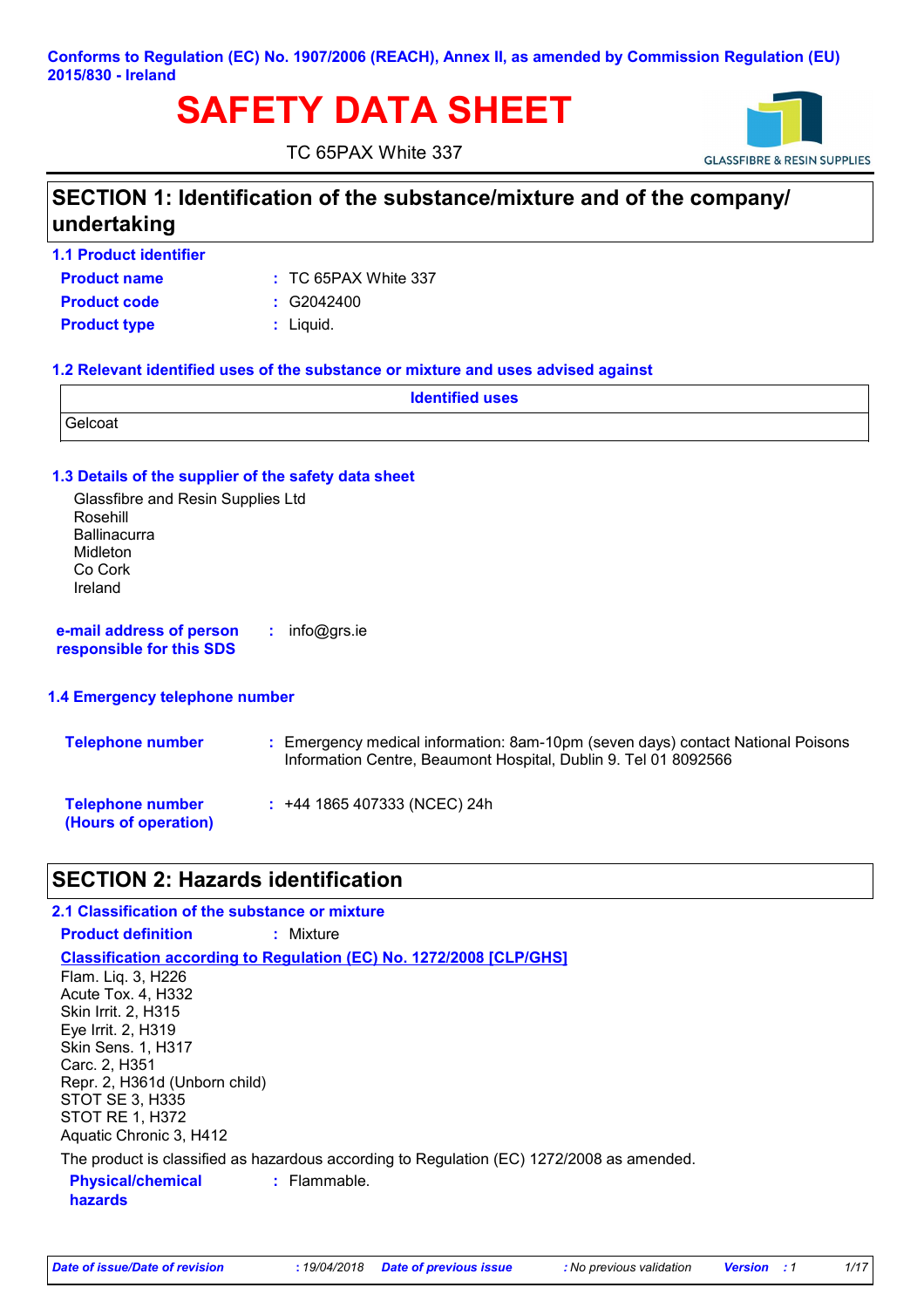| <b>SECTION 2: Hazards identification</b>                                                                                                                        |                                                                                                                                                                                                                                                                                                                                                                                                                                                                            |
|-----------------------------------------------------------------------------------------------------------------------------------------------------------------|----------------------------------------------------------------------------------------------------------------------------------------------------------------------------------------------------------------------------------------------------------------------------------------------------------------------------------------------------------------------------------------------------------------------------------------------------------------------------|
| <b>Human health hazards</b>                                                                                                                                     | : Possible risk of harm to the unborn child. Harmful by inhalation. Harmful: danger of<br>serious damage to health by prolonged exposure through inhalation. Irritating to<br>eyes and skin.                                                                                                                                                                                                                                                                               |
|                                                                                                                                                                 | See Section 16 for the full text of the H statements declared above.                                                                                                                                                                                                                                                                                                                                                                                                       |
|                                                                                                                                                                 | See Section 11 for more detailed information on health effects and symptoms.                                                                                                                                                                                                                                                                                                                                                                                               |
| <b>2.2 Label elements</b>                                                                                                                                       |                                                                                                                                                                                                                                                                                                                                                                                                                                                                            |
| <b>Hazard pictograms</b>                                                                                                                                        |                                                                                                                                                                                                                                                                                                                                                                                                                                                                            |
| <b>Signal word</b>                                                                                                                                              | Danger                                                                                                                                                                                                                                                                                                                                                                                                                                                                     |
| <b>Hazard statements</b>                                                                                                                                        | : H226 - Flammable liquid and vapour.<br>H332 - Harmful if inhaled.<br>H319 - Causes serious eye irritation.<br>H315 - Causes skin irritation.<br>H317 - May cause an allergic skin reaction.<br>H361d - Suspected of damaging the unborn child.<br>H351 - Suspected of causing cancer.<br>H335 - May cause respiratory irritation.<br>H372 - Causes damage to organs through prolonged or repeated exposure.<br>H412 - Harmful to aquatic life with long lasting effects. |
| <b>Precautionary statements</b>                                                                                                                                 |                                                                                                                                                                                                                                                                                                                                                                                                                                                                            |
| <b>Prevention</b>                                                                                                                                               | : P201 - Obtain special instructions before use.<br>P280 - Wear protective gloves. Wear protective clothing. Wear eye/face protection.<br>P210 - Keep away from heat, hot surfaces, sparks, open flames and other ignition<br>sources. No smoking.<br>P273 - Avoid release to the environment.<br>P260 - Do not breathe vapour.                                                                                                                                            |
| <b>Response</b>                                                                                                                                                 | : P304 + P340 - IF INHALED: Remove person to fresh air and keep comfortable for<br>breathing.<br>P303 + P361 + P353 - IF ON SKIN (or hair): Take off immediately all contaminated<br>clothing. Rinse skin with water.                                                                                                                                                                                                                                                      |
| <b>Storage</b>                                                                                                                                                  | : P405 - Store locked up.                                                                                                                                                                                                                                                                                                                                                                                                                                                  |
| <b>Disposal</b>                                                                                                                                                 | : P501 - Dispose of contents and container in accordance with all local, regional,<br>national and international regulations.                                                                                                                                                                                                                                                                                                                                              |
| <b>Hazardous ingredients</b>                                                                                                                                    | styrene<br>titanium dioxide<br>cobalt bis(2-ethylhexanoate)                                                                                                                                                                                                                                                                                                                                                                                                                |
| <b>Supplemental label</b><br>elements                                                                                                                           | : Not applicable.                                                                                                                                                                                                                                                                                                                                                                                                                                                          |
| <b>Annex XVII - Restrictions</b><br>on the manufacture,<br>placing on the market and<br>use of certain dangerous<br>substances, mixtures and<br><b>articles</b> | : Not applicable.                                                                                                                                                                                                                                                                                                                                                                                                                                                          |
| <b>2.3 Other hazards</b>                                                                                                                                        |                                                                                                                                                                                                                                                                                                                                                                                                                                                                            |
| Other hazards which do<br>not result in classification                                                                                                          | : None known.                                                                                                                                                                                                                                                                                                                                                                                                                                                              |
|                                                                                                                                                                 |                                                                                                                                                                                                                                                                                                                                                                                                                                                                            |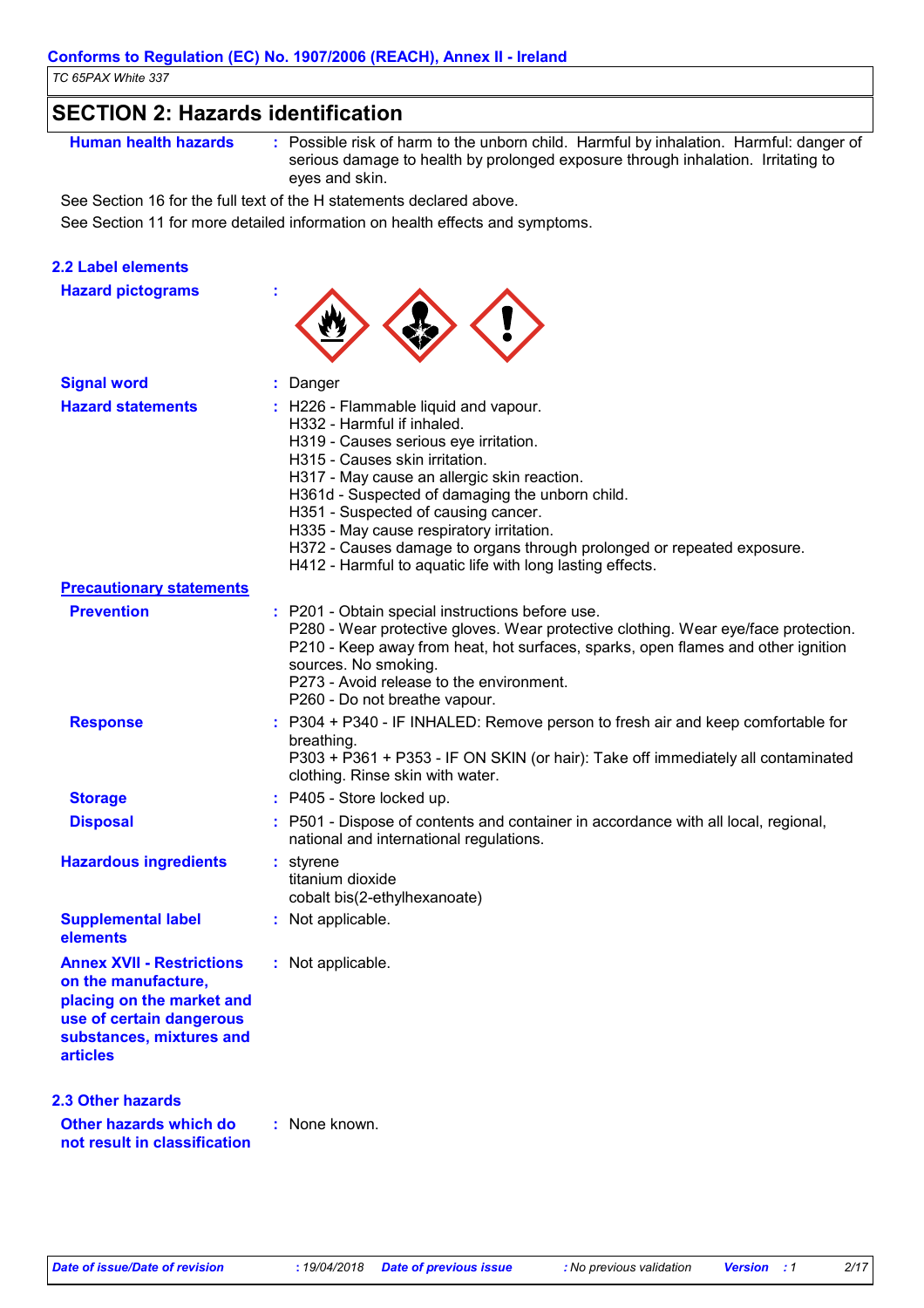## **SECTION 3: Composition/information on ingredients**

| <b>Substance/mixture</b>            | : Mixture                                                                             |                  |                                                                                                                                                                                                                                      |             |
|-------------------------------------|---------------------------------------------------------------------------------------|------------------|--------------------------------------------------------------------------------------------------------------------------------------------------------------------------------------------------------------------------------------|-------------|
|                                     |                                                                                       |                  | <b>Classification</b>                                                                                                                                                                                                                |             |
| <b>Product/ingredient</b><br>name   | <b>Identifiers</b>                                                                    | %                | <b>Regulation (EC) No. 1272/2008 [CLP]</b>                                                                                                                                                                                           | <b>Type</b> |
| styrene                             | REACH #:<br>01-2119457861-32<br>EC: 202-851-5<br>CAS: 100-42-5<br>Index: 601-026-00-0 | $>25 -$<br>$≤50$ | Flam. Liq. 3, H226<br>Acute Tox. 4, H332<br>Skin Irrit. 2, H315<br>Eye Irrit. 2, H319<br>Repr. 2, H361d (Unborn child)<br><b>STOT SE 3, H335</b><br>STOT RE 1, H372 (hearing organs)<br>Asp. Tox. 1, H304<br>Aquatic Chronic 3, H412 | [1] [2]     |
| titanium dioxide                    | REACH #:<br>01-2119489379-17<br>EC: 236-675-5<br>CAS: 13463-67-7                      | $≥10-$<br>$≤25$  | Carc. 2, H351 (inhalation)                                                                                                                                                                                                           | [1] [2]     |
| oxybenzone                          | EC: 205-031-5<br>CAS: 131-57-7                                                        | $≤0.3$           | Aquatic Acute 1, H400 (M=10)<br>Aquatic Chronic 2, H411                                                                                                                                                                              | $[1]$       |
| cobalt bis<br>(2-ethylhexanoate)    | REACH #:<br>01-2119524678-29<br>EC: 205-250-6<br>CAS: 136-52-7                        | $≤0.3$           | Eye Irrit. 2, H319<br>Skin Sens. 1A, H317<br>Repr. 2, H361f (Fertility)<br>Aquatic Acute 1, H400 (M=1)<br>Aquatic Chronic 3, H412                                                                                                    | [1] [2]     |
| 1-methoxy-2-propanol                | REACH #:<br>01-2119457435-35<br>EC: 203-539-1<br>CAS: 107-98-2<br>Index: 603-064-00-3 | $≤0.1$           | Flam. Liq. 3, H226<br>STOT SE 3, H336                                                                                                                                                                                                | [1] [2]     |
| (2-methoxymethylethoxy)<br>propanol | REACH#:<br>01-2119450011-60<br>EC: 252-104-2<br>CAS: 34590-94-8                       | ≤0.1             | Not classified.                                                                                                                                                                                                                      | $[2]$       |
| phenol                              | EC: 203-632-7<br>CAS: 108-95-2<br>Index: 604-001-00-2                                 | < 0.1            | Acute Tox. 3, H301<br>Acute Tox. 3, H311<br>Acute Tox. 3, H331<br>Skin Corr. 1B, H314<br>Eye Dam. 1, H318<br>Muta. 2, H341<br><b>STOT RE 2, H373</b><br>See Section 16 for the full text of the H<br>statements declared above.      | [1] [2]     |

There are no additional ingredients present which, within the current knowledge of the supplier and in the concentrations applicable, are classified as hazardous to health or the environment, are PBTs or vPvBs or have been assigned a workplace exposure limit and hence require reporting in this section.

**Type** 

[1] Substance classified with a health or environmental hazard

[2] Substance with a workplace exposure limit

[3] Substance meets the criteria for PBT according to Regulation (EC) No. 1907/2006, Annex XIII

[4] Substance meets the criteria for vPvB according to Regulation (EC) No. 1907/2006, Annex XIII

[5] Substance of equivalent concern

[6] Additional disclosure due to company policy

Occupational exposure limits, if available, are listed in Section 8.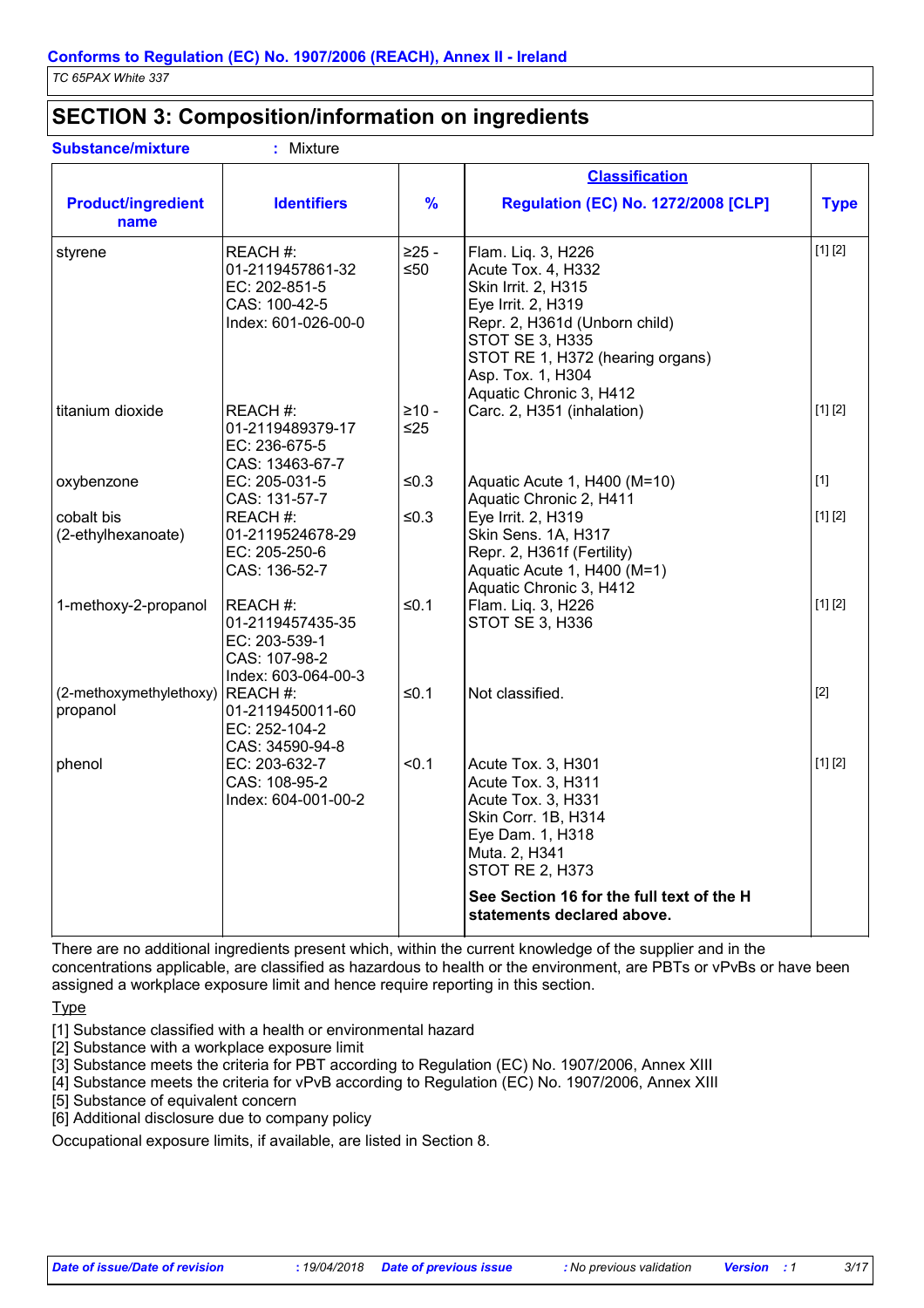| TC 65PAX White 337 |
|--------------------|
|--------------------|

# **SECTION 4: First aid measures**

| 4.1 Description of first aid measures |                                                                                                                                                                                                                                                                                                                                                                                                                                                                                                                                                                                                                                                                                                                                                                           |
|---------------------------------------|---------------------------------------------------------------------------------------------------------------------------------------------------------------------------------------------------------------------------------------------------------------------------------------------------------------------------------------------------------------------------------------------------------------------------------------------------------------------------------------------------------------------------------------------------------------------------------------------------------------------------------------------------------------------------------------------------------------------------------------------------------------------------|
| <b>Eye contact</b>                    | : Immediately flush eyes with plenty of water, occasionally lifting the upper and lower<br>eyelids. Check for and remove any contact lenses. Continue to rinse for at least 10<br>minutes. Get medical attention.                                                                                                                                                                                                                                                                                                                                                                                                                                                                                                                                                         |
| <b>Inhalation</b>                     | Remove victim to fresh air and keep at rest in a position comfortable for breathing.<br>If it is suspected that fumes are still present, the rescuer should wear an appropriate<br>mask or self-contained breathing apparatus. If not breathing, if breathing is irregular<br>or if respiratory arrest occurs, provide artificial respiration or oxygen by trained<br>personnel. It may be dangerous to the person providing aid to give mouth-to-mouth<br>resuscitation. Get medical attention. If necessary, call a poison center or physician.<br>If unconscious, place in recovery position and get medical attention immediately.<br>Maintain an open airway. Loosen tight clothing such as a collar, tie, belt or<br>waistband.                                     |
| <b>Skin contact</b>                   | Wash with plenty of soap and water. Remove contaminated clothing and shoes.<br>Wash contaminated clothing thoroughly with water before removing it, or wear<br>gloves. Continue to rinse for at least 10 minutes. Get medical attention. In the<br>event of any complaints or symptoms, avoid further exposure. Wash clothing<br>before reuse. Clean shoes thoroughly before reuse.                                                                                                                                                                                                                                                                                                                                                                                       |
| <b>Ingestion</b>                      | : Wash out mouth with water. Remove dentures if any. Remove victim to fresh air<br>and keep at rest in a position comfortable for breathing. If material has been<br>swallowed and the exposed person is conscious, give small quantities of water to<br>drink. Stop if the exposed person feels sick as vomiting may be dangerous. Do not<br>induce vomiting unless directed to do so by medical personnel. If vomiting occurs,<br>the head should be kept low so that vomit does not enter the lungs. Get medical<br>attention. Never give anything by mouth to an unconscious person. If unconscious,<br>place in recovery position and get medical attention immediately. Maintain an open<br>airway. Loosen tight clothing such as a collar, tie, belt or waistband. |
| <b>Protection of first-aiders</b>     | : No action shall be taken involving any personal risk or without suitable training. If it<br>is suspected that fumes are still present, the rescuer should wear an appropriate<br>mask or self-contained breathing apparatus. It may be dangerous to the person<br>providing aid to give mouth-to-mouth resuscitation. Wash contaminated clothing<br>thoroughly with water before removing it, or wear gloves.                                                                                                                                                                                                                                                                                                                                                           |
|                                       | 4.2 Most important symptoms and effects, both acute and delayed                                                                                                                                                                                                                                                                                                                                                                                                                                                                                                                                                                                                                                                                                                           |
| <b>Potential acute health effects</b> |                                                                                                                                                                                                                                                                                                                                                                                                                                                                                                                                                                                                                                                                                                                                                                           |
| <b>Eye contact</b>                    | : Causes serious eye irritation.                                                                                                                                                                                                                                                                                                                                                                                                                                                                                                                                                                                                                                                                                                                                          |
| <b>Inhalation</b>                     | : Harmful if inhaled. May cause respiratory irritation.                                                                                                                                                                                                                                                                                                                                                                                                                                                                                                                                                                                                                                                                                                                   |
| <b>Skin contact</b>                   | : Causes skin irritation. May cause an allergic skin reaction.                                                                                                                                                                                                                                                                                                                                                                                                                                                                                                                                                                                                                                                                                                            |
| <b>Ingestion</b>                      | : No known significant effects or critical hazards.                                                                                                                                                                                                                                                                                                                                                                                                                                                                                                                                                                                                                                                                                                                       |
| Over-exposure signs/symptoms          |                                                                                                                                                                                                                                                                                                                                                                                                                                                                                                                                                                                                                                                                                                                                                                           |
| <b>Eye contact</b>                    | : Adverse symptoms may include the following:<br>pain or irritation<br>watering<br>redness                                                                                                                                                                                                                                                                                                                                                                                                                                                                                                                                                                                                                                                                                |
| <b>Inhalation</b>                     | : Adverse symptoms may include the following:<br>respiratory tract irritation<br>coughing<br>reduced foetal weight<br>increase in foetal deaths<br>skeletal malformations                                                                                                                                                                                                                                                                                                                                                                                                                                                                                                                                                                                                 |
| <b>Skin contact</b>                   | : Adverse symptoms may include the following:<br>irritation<br>redness<br>reduced foetal weight                                                                                                                                                                                                                                                                                                                                                                                                                                                                                                                                                                                                                                                                           |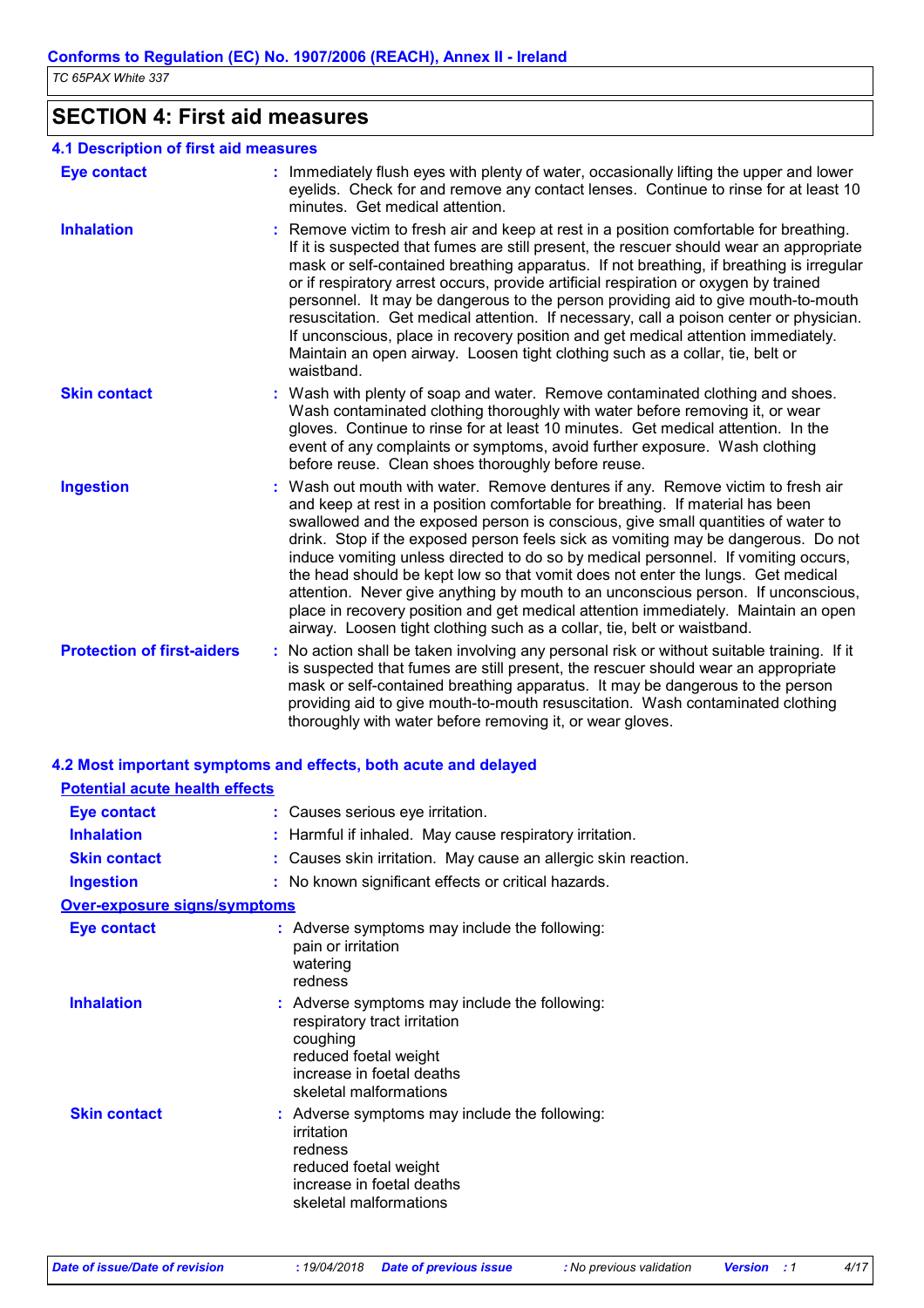## **SECTION 4: First aid measures**

| <b>Ingestion</b> | : Adverse symptoms may include the following:<br>reduced foetal weight<br>increase in foetal deaths<br>skeletal malformations |
|------------------|-------------------------------------------------------------------------------------------------------------------------------|
|                  |                                                                                                                               |

### **4.3 Indication of any immediate medical attention and special treatment needed**

| <b>Notes to physician</b>  | : Treat symptomatically. Contact poison treatment specialist immediately if large<br>quantities have been ingested or inhaled. |
|----------------------------|--------------------------------------------------------------------------------------------------------------------------------|
| <b>Specific treatments</b> | : No specific treatment.                                                                                                       |

## **SECTION 5: Firefighting measures**

| 5.1 Extinguishing media<br><b>Suitable extinguishing</b><br>media | : Use dry chemical, $CO2$ , water spray (fog) or foam. |
|-------------------------------------------------------------------|--------------------------------------------------------|
| Unsuitable extinguishing<br>media                                 | : Do not use water jet.                                |

### **5.2 Special hazards arising from the substance or mixture**

| <b>Hazards from the</b><br>substance or mixture          | : Flammable liquid and vapour. Runoff to sewer may create fire or explosion hazard.<br>In a fire or if heated, a pressure increase will occur and the container may burst, with<br>the risk of a subsequent explosion. This material is harmful to aquatic life with long<br>lasting effects. Fire water contaminated with this material must be contained and<br>prevented from being discharged to any waterway, sewer or drain. |
|----------------------------------------------------------|------------------------------------------------------------------------------------------------------------------------------------------------------------------------------------------------------------------------------------------------------------------------------------------------------------------------------------------------------------------------------------------------------------------------------------|
| <b>Hazardous thermal</b><br>decomposition products       | : Decomposition products may include the following materials:<br>carbon dioxide<br>carbon monoxide<br>metal oxide/oxides                                                                                                                                                                                                                                                                                                           |
| <b>5.3 Advice for firefighters</b>                       |                                                                                                                                                                                                                                                                                                                                                                                                                                    |
| <b>Special protective actions</b><br>for fire-fighters   | : Promptly isolate the scene by removing all persons from the vicinity of the incident if<br>there is a fire. No action shall be taken involving any personal risk or without<br>suitable training. Move containers from fire area if this can be done without risk.<br>Use water spray to keep fire-exposed containers cool.                                                                                                      |
| <b>Special protective</b><br>equipment for fire-fighters | : Fire-fighters should wear appropriate protective equipment and self-contained<br>breathing apparatus (SCBA) with a full face-piece operated in positive pressure<br>mode. Clothing for fire-fighters (including helmets, protective boots and gloves)<br>conforming to European standard EN 469 will provide a basic level of protection for<br>chemical incidents.                                                              |

## **SECTION 6: Accidental release measures**

|                                         | 6.1 Personal precautions, protective equipment and emergency procedures                                                                                                                                                                                                                                                                                                                                                                                                                        |
|-----------------------------------------|------------------------------------------------------------------------------------------------------------------------------------------------------------------------------------------------------------------------------------------------------------------------------------------------------------------------------------------------------------------------------------------------------------------------------------------------------------------------------------------------|
| For non-emergency<br>personnel          | : No action shall be taken involving any personal risk or without suitable training.<br>Evacuate surrounding areas. Keep unnecessary and unprotected personnel from<br>entering. Do not touch or walk through spilt material. Shut off all ignition sources.<br>No flares, smoking or flames in hazard area. Avoid breathing vapour or mist.<br>Provide adequate ventilation. Wear appropriate respirator when ventilation is<br>inadequate. Put on appropriate personal protective equipment. |
|                                         | For emergency responders : If specialised clothing is required to deal with the spillage, take note of any<br>information in Section 8 on suitable and unsuitable materials. See also the<br>information in "For non-emergency personnel".                                                                                                                                                                                                                                                     |
| <b>6.2 Environmental</b><br>precautions | : Avoid dispersal of spilt material and runoff and contact with soil, waterways, drains<br>and sewers. Inform the relevant authorities if the product has caused environmental<br>pollution (sewers, waterways, soil or air). Water polluting material. May be harmful<br>to the environment if released in large quantities.                                                                                                                                                                  |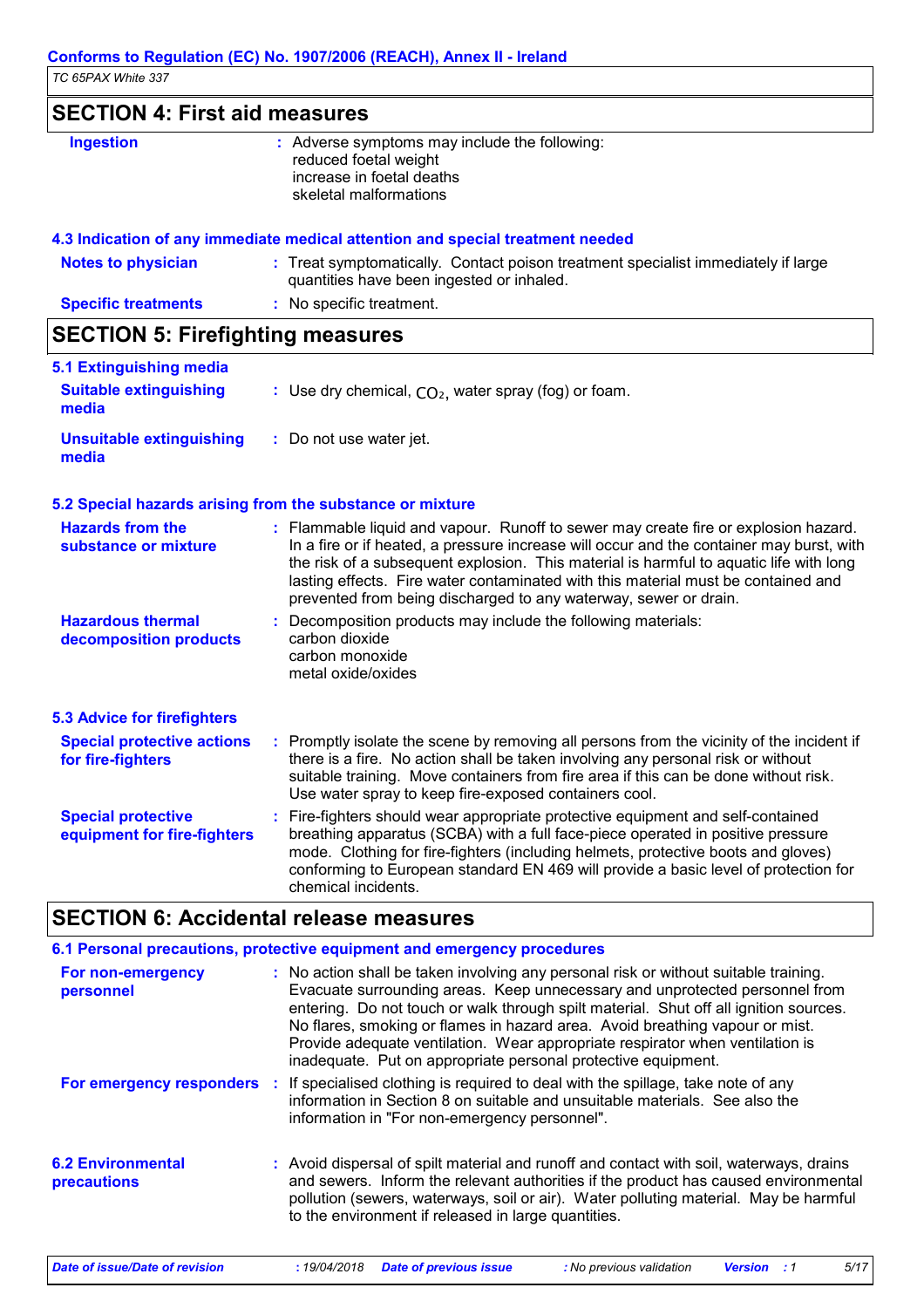### **SECTION 6: Accidental release measures**

### **6.3 Methods and material for containment and cleaning up**

| <b>Small spill</b>                               | : Stop leak if without risk. Move containers from spill area. Use spark-proof tools and<br>explosion-proof equipment. Dilute with water and mop up if water-soluble.<br>Alternatively, or if water-insoluble, absorb with an inert dry material and place in an<br>appropriate waste disposal container. Dispose of via a licensed waste disposal<br>contractor.                                                                                                                                                                                                                                                                                           |
|--------------------------------------------------|------------------------------------------------------------------------------------------------------------------------------------------------------------------------------------------------------------------------------------------------------------------------------------------------------------------------------------------------------------------------------------------------------------------------------------------------------------------------------------------------------------------------------------------------------------------------------------------------------------------------------------------------------------|
| <b>Large spill</b>                               | : Stop leak if without risk. Move containers from spill area. Use spark-proof tools and<br>explosion-proof equipment. Approach the release from upwind. Prevent entry into<br>sewers, water courses, basements or confined areas. Wash spillages into an<br>effluent treatment plant or proceed as follows. Contain and collect spillage with non-<br>combustible, absorbent material e.g. sand, earth, vermiculite or diatomaceous earth<br>and place in container for disposal according to local regulations. Dispose of via a<br>licensed waste disposal contractor. Contaminated absorbent material may pose the<br>same hazard as the spilt product. |
| <b>6.4 Reference to other</b><br><b>sections</b> | : See Section 1 for emergency contact information.<br>See Section 8 for information on appropriate personal protective equipment.<br>See Section 13 for additional waste treatment information.                                                                                                                                                                                                                                                                                                                                                                                                                                                            |

### **SECTION 7: Handling and storage**

The information in this section contains generic advice and guidance. The list of Identified Uses in Section 1 should be consulted for any available use-specific information provided in the Exposure Scenario(s).

### **7.1 Precautions for safe handling**

| <b>Protective measures</b>                       | : Put on appropriate personal protective equipment (see Section 8). Persons with a<br>history of skin sensitization problems should not be employed in any process in<br>which this product is used. Avoid exposure - obtain special instructions before use.<br>Avoid exposure during pregnancy. Do not handle until all safety precautions have<br>been read and understood. Do not get in eyes or on skin or clothing. Do not<br>breathe vapour or mist. Do not ingest. Avoid release to the environment. Use only<br>with adequate ventilation. Wear appropriate respirator when ventilation is<br>inadequate. Do not enter storage areas and confined spaces unless adequately<br>ventilated. Keep in the original container or an approved alternative made from a<br>compatible material, kept tightly closed when not in use. Store and use away from<br>heat, sparks, open flame or any other ignition source. Use explosion-proof electrical<br>(ventilating, lighting and material handling) equipment. Use only non-sparking tools.<br>Take precautionary measures against electrostatic discharges. Empty containers<br>retain product residue and can be hazardous. Do not reuse container. |
|--------------------------------------------------|-----------------------------------------------------------------------------------------------------------------------------------------------------------------------------------------------------------------------------------------------------------------------------------------------------------------------------------------------------------------------------------------------------------------------------------------------------------------------------------------------------------------------------------------------------------------------------------------------------------------------------------------------------------------------------------------------------------------------------------------------------------------------------------------------------------------------------------------------------------------------------------------------------------------------------------------------------------------------------------------------------------------------------------------------------------------------------------------------------------------------------------------------------------------------------------------------------------|
| <b>Advice on general</b><br>occupational hygiene | : Eating, drinking and smoking should be prohibited in areas where this material is<br>handled, stored and processed. Workers should wash hands and face before<br>eating, drinking and smoking. Remove contaminated clothing and protective<br>equipment before entering eating areas. See also Section 8 for additional<br>information on hygiene measures.                                                                                                                                                                                                                                                                                                                                                                                                                                                                                                                                                                                                                                                                                                                                                                                                                                             |

### **7.2 Conditions for safe storage, including any incompatibilities**

Store in accordance with local regulations. Store in a segregated and approved area. Store in original container protected from direct sunlight in a dry, cool and well-ventilated area, away from incompatible materials (see Section 10) and food and drink. Store locked up. Eliminate all ignition sources. Separate from oxidizing materials. Keep container tightly closed and sealed until ready for use. Containers that have been opened must be carefully resealed and kept upright to prevent leakage. Do not store in unlabelled containers. Use appropriate containment to avoid environmental contamination.

### **Seveso Directive - Reporting thresholds (in tonnes)**

### **Danger criteria**

| <b>Category</b>                                                    | <b>threshold</b> | Notification and MAPP Safety report threshold |
|--------------------------------------------------------------------|------------------|-----------------------------------------------|
| <b>P5c:</b> Flammable liquids 2 and 3 not falling under P5a or P5b | 5000             | 50000                                         |

#### **7.3 Specific end use(s)**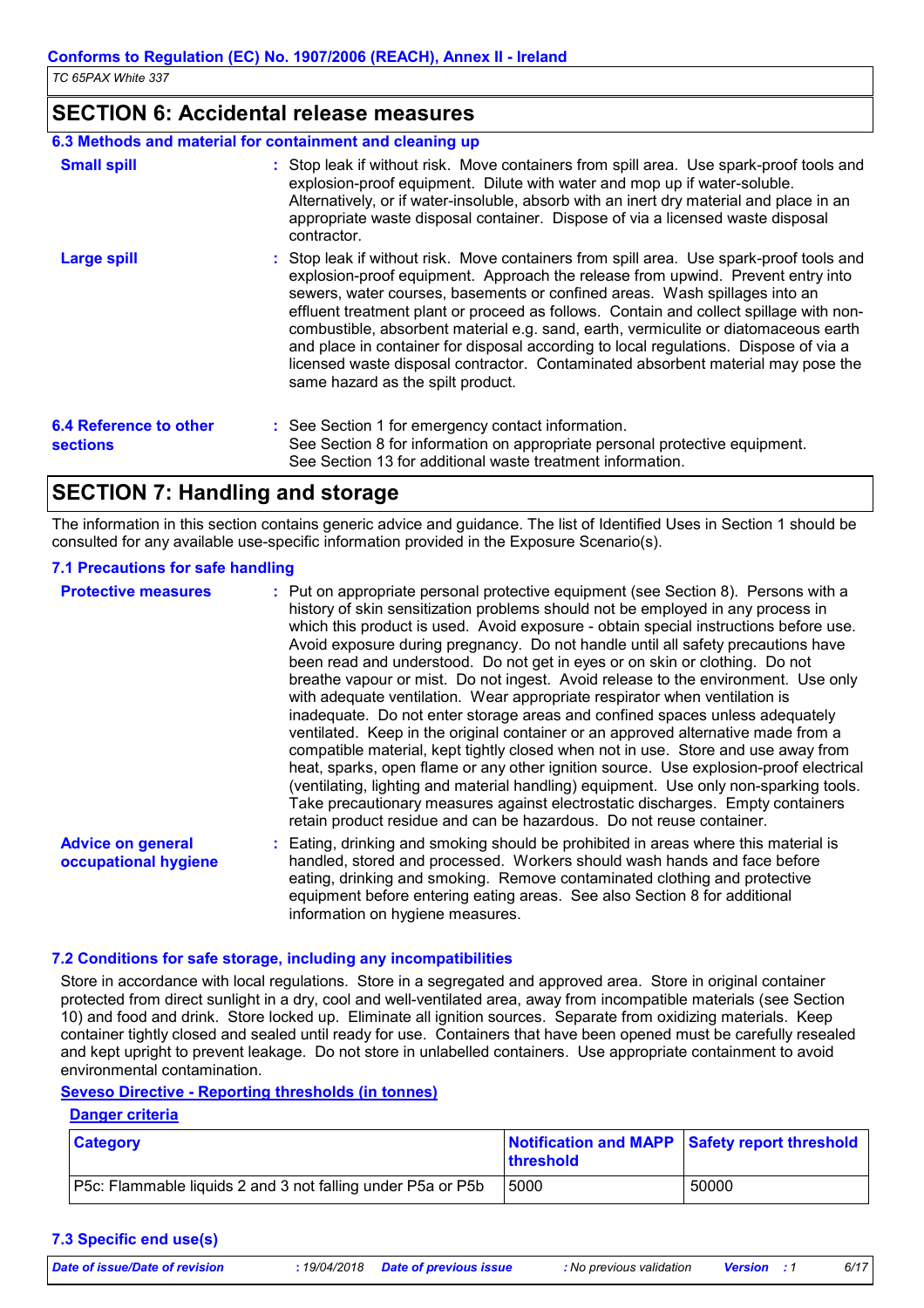**solutions**

### **SECTION 7: Handling and storage**

**Recommendations : Industrial sector specific :** : Not available.

: Not available.

## **SECTION 8: Exposure controls/personal protection**

The list of Identified Uses in Section 1 should be consulted for any available use-specific information provided in the Exposure Scenario(s).

### **8.1 Control parameters**

### **Occupational exposure limits**

| <b>Product/ingredient name</b>  | <b>Exposure limit values</b>                                                     |
|---------------------------------|----------------------------------------------------------------------------------|
| styrene                         | NAOSH (Ireland, 3/2016).                                                         |
|                                 | OELV-8hr: 20 ppm 8 hours.                                                        |
|                                 | OELV-8hr: 85 mg/m <sup>3</sup> 8 hours.                                          |
|                                 | OELV-15min: 40 ppm 15 minutes.                                                   |
|                                 | OELV-15min: 170 mg/m <sup>3</sup> 15 minutes.                                    |
| titanium dioxide                | NAOSH (Ireland, 3/2016).                                                         |
|                                 | OELV-8hr: 10 mg/m <sup>3</sup> 8 hours. Form: inhalable dust                     |
|                                 | OELV-8hr: 4 mg/m <sup>3</sup> 8 hours. Form: respirable dust                     |
| cobalt bis(2-ethylhexanoate)    | NAOSH (Ireland, 3/2016). Skin sensitiser.                                        |
|                                 | OELV-8hr: 0.1 mg/m <sup>3</sup> , (as Co) 8 hours.                               |
| 1-methoxy-2-propanol            | NAOSH (Ireland, 3/2016).                                                         |
|                                 | OELV-8hr: 100 ppm 8 hours.                                                       |
|                                 | OELV-8hr: 375 mg/m <sup>3</sup> 8 hours.                                         |
|                                 | OELV-15min: 150 ppm 15 minutes.                                                  |
|                                 | OELV-15min: 568 mg/m <sup>3</sup> 15 minutes.                                    |
| (2-methoxymethylethoxy)propanol | NAOSH (Ireland, 3/2016). Absorbed through skin.                                  |
|                                 | OELV-8hr: 50 ppm 8 hours.                                                        |
|                                 | OELV-8hr: 308 mg/m <sup>3</sup> 8 hours.                                         |
| phenol                          | NAOSH (Ireland, 3/2016). Absorbed through skin.                                  |
|                                 | OELV-8hr: 2 ppm 8 hours.                                                         |
|                                 | OELV-8hr: 8 mg/m <sup>3</sup> 8 hours.                                           |
|                                 | OELV-15min: 16 mg/m <sup>3</sup> 15 minutes.                                     |
|                                 | OELV-15min: 4 ppm 15 minutes.                                                    |
| <b>Recommended monitoring</b>   | : If this product contains ingredients with exposure limits, personal, workplace |

**procedures**

If this product contains ingredients with exposure limits, personal, workplace atmosphere or biological monitoring may be required to determine the effectiveness of the ventilation or other control measures and/or the necessity to use respiratory protective equipment. Reference should be made to monitoring standards, such as the following: European Standard EN 689 (Workplace atmospheres - Guidance for the assessment of exposure by inhalation to chemical agents for comparison with limit values and measurement strategy) European Standard EN 14042 (Workplace atmospheres - Guide for the application and use of procedures for the assessment of exposure to chemical and biological agents) European Standard EN 482 (Workplace atmospheres - General requirements for the performance of procedures for the measurement of chemical agents) Reference to national guidance documents for methods for the determination of hazardous substances will also be required. **:**

### **DNELs/DMELs**

| <b>Product/ingredient name</b> | <b>Type</b> | <b>Exposure</b>                 | <b>Value</b>                    | <b>Population</b>        | <b>Effects</b>                |
|--------------------------------|-------------|---------------------------------|---------------------------------|--------------------------|-------------------------------|
| styrene                        | <b>DNEL</b> | Short term<br><b>Inhalation</b> | 289 mg/m <sup>3</sup>   Workers |                          | Systemic                      |
|                                | DNEL        | Short term<br>Inhalation        | 306 mg/ $m3$                    | Workers                  | Local                         |
|                                | <b>DNEL</b> | Long term Dermal                | $406$ mg/kg<br>bw/day           | Workers                  | Systemic                      |
|                                | <b>DNEL</b> | Long term<br><b>Inhalation</b>  | $85 \text{ mg/m}^3$             | Workers                  | Systemic                      |
|                                | <b>DNEL</b> | Short term                      |                                 | 174.25 mg/ Consumers     | Systemic                      |
| Date of issue/Date of revision | :19/04/2018 | <b>Date of previous issue</b>   |                                 | : No previous validation | 7/17<br><b>Version</b><br>- 1 |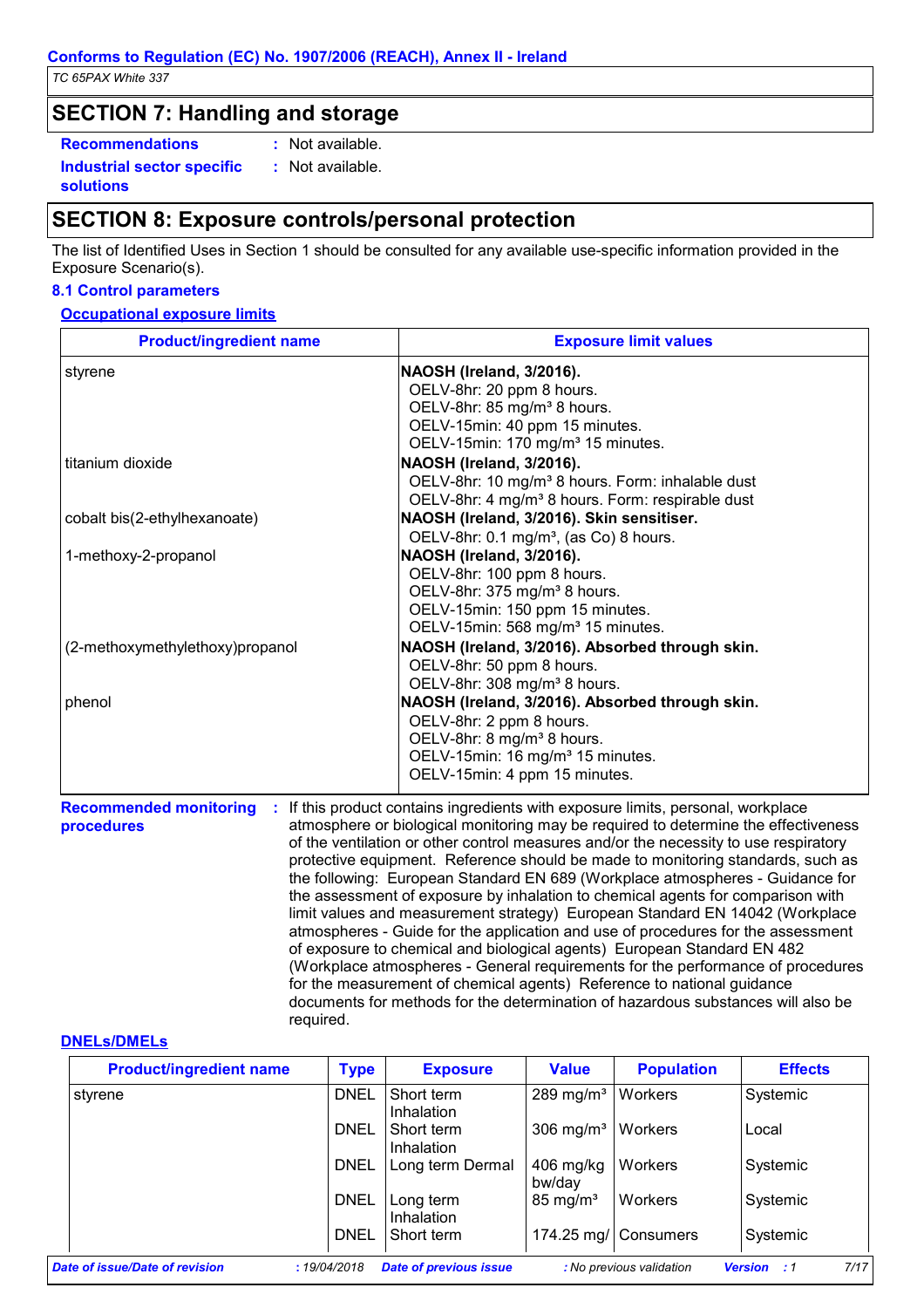## **SECTION 8: Exposure controls/personal protection**

|                  |             | Inhalation       | m <sup>3</sup>       |                                  |          |
|------------------|-------------|------------------|----------------------|----------------------------------|----------|
|                  | <b>DNEL</b> | Short term       |                      | 182.75 mg/ Consumers             | Local    |
|                  |             | Inhalation       | m <sup>3</sup>       |                                  |          |
|                  | <b>DNEL</b> | Long term Dermal | 343 mg/kg            | <b>Consumers</b>                 | Systemic |
|                  |             |                  | bw/day               |                                  |          |
|                  | <b>DNEL</b> | Long term        |                      | 10.2 mg/m <sup>3</sup> Consumers | Systemic |
|                  |             | Inhalation       |                      |                                  |          |
|                  | <b>DNEL</b> | Long term Oral   | $2.1 \text{ mg/kg}$  | Consumers                        | Systemic |
|                  |             |                  | bw/day               |                                  |          |
| titanium dioxide | <b>DNEL</b> | Long term        | 10 mg/m <sup>3</sup> | Workers                          | Local    |
|                  |             | Inhalation       |                      |                                  |          |

### **PNECs**

| <b>Product/ingredient name</b> | <b>Compartment Detail</b> | <b>Value</b>     | <b>Method Detail</b> |
|--------------------------------|---------------------------|------------------|----------------------|
| styrene                        | Fresh water               | $0.028$ mg/l     |                      |
|                                | Marine water              | 0.0028 mg/l      |                      |
|                                | Fresh water sediment      | 0.614 mg/kg dwt  |                      |
|                                | Marine water sediment     | 0.0614 mg/kg dwt |                      |
|                                | Soil                      | $0.2$ mg/kg dwt  |                      |
|                                | Sewage Treatment          | $5 \text{ mg/l}$ |                      |
|                                | Plant                     |                  |                      |
| titanium dioxide               | Fresh water               | $0.127$ mg/l     |                      |
|                                | Marine water              | $≥1$ mg/l        |                      |
|                                | Fresh water sediment      | 21000 mg/l       |                      |
|                                | Marine water sediment     | $≥100$ mg/l      |                      |
|                                | Soil                      | 100 mg/l         |                      |
|                                | Sewage Treatment          | ≥100 mg/l        |                      |
|                                | Plant                     |                  |                      |

### **8.2 Exposure controls**

| <b>Appropriate engineering</b><br><b>controls</b> | : Use only with adequate ventilation. Use process enclosures, local exhaust<br>ventilation or other engineering controls to keep worker exposure to airborne<br>contaminants below any recommended or statutory limits. The engineering<br>controls also need to keep gas, vapour or dust concentrations below any lower<br>explosive limits. Use explosion-proof ventilation equipment.                                                                                                                                                                                                                                  |
|---------------------------------------------------|---------------------------------------------------------------------------------------------------------------------------------------------------------------------------------------------------------------------------------------------------------------------------------------------------------------------------------------------------------------------------------------------------------------------------------------------------------------------------------------------------------------------------------------------------------------------------------------------------------------------------|
| <b>Individual protection measures</b>             |                                                                                                                                                                                                                                                                                                                                                                                                                                                                                                                                                                                                                           |
| <b>Hygiene measures</b>                           | : Wash hands, forearms and face thoroughly after handling chemical products,<br>before eating, smoking and using the lavatory and at the end of the working period.<br>Appropriate techniques should be used to remove potentially contaminated clothing.<br>Contaminated work clothing should not be allowed out of the workplace. Wash<br>contaminated clothing before reusing. Ensure that eyewash stations and safety<br>showers are close to the workstation location.                                                                                                                                               |
| <b>Eye/face protection</b>                        | : Safety eyewear complying with an approved standard should be used when a risk<br>assessment indicates this is necessary to avoid exposure to liquid splashes, mists,<br>gases or dusts. If contact is possible, the following protection should be worn,<br>unless the assessment indicates a higher degree of protection: chemical splash<br>goggles.                                                                                                                                                                                                                                                                  |
| <b>Skin protection</b>                            |                                                                                                                                                                                                                                                                                                                                                                                                                                                                                                                                                                                                                           |
| <b>Hand protection</b>                            | : Chemical-resistant, impervious gloves complying with an approved standard should<br>be worn at all times when handling chemical products if a risk assessment indicates<br>this is necessary. Considering the parameters specified by the glove manufacturer,<br>check during use that the gloves are still retaining their protective properties. It<br>should be noted that the time to breakthrough for any glove material may be<br>different for different glove manufacturers. In the case of mixtures, consisting of<br>several substances, the protection time of the gloves cannot be accurately<br>estimated. |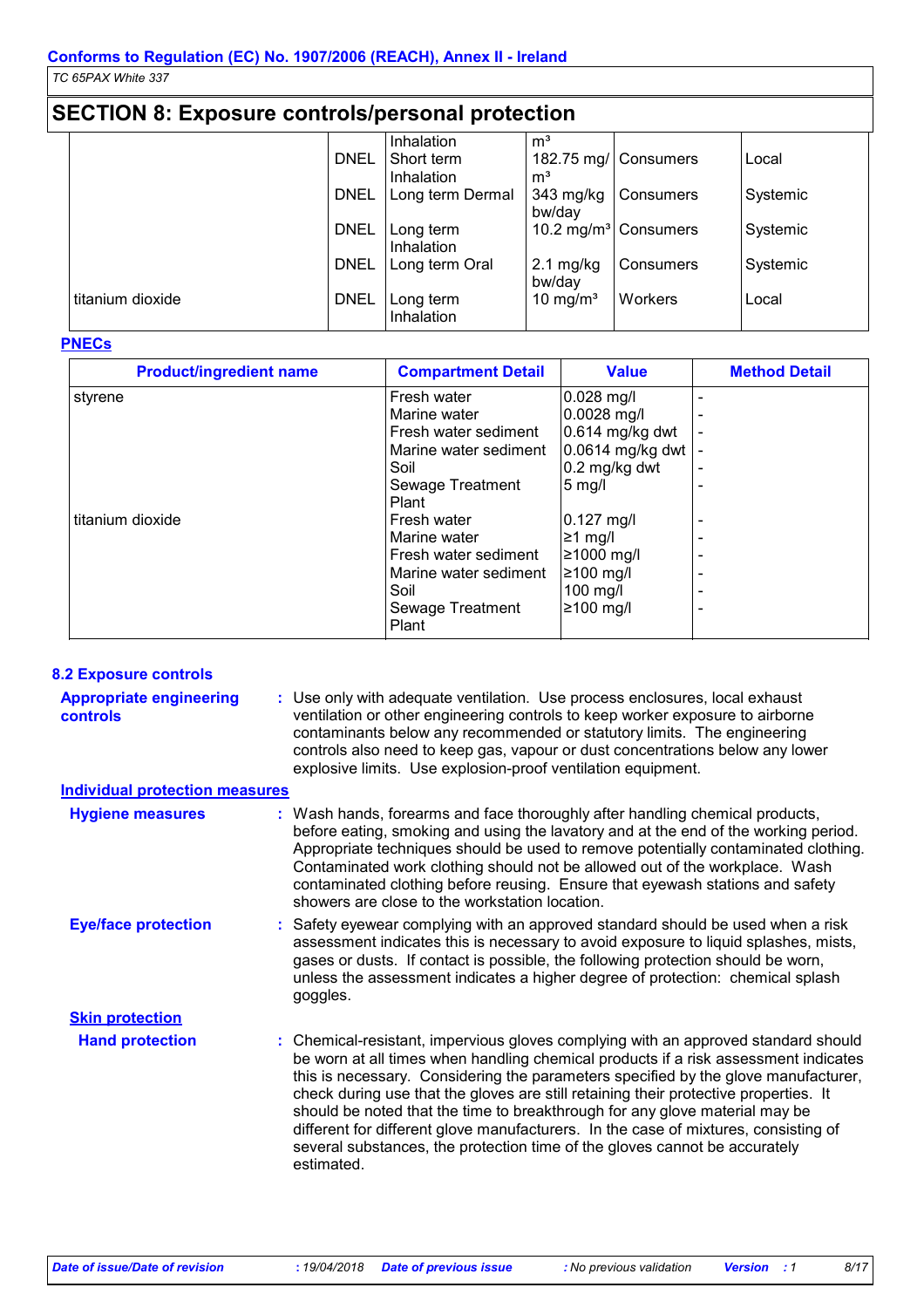## **SECTION 8: Exposure controls/personal protection**

| <b>Body protection</b>                    | : Personal protective equipment for the body should be selected based on the task<br>being performed and the risks involved and should be approved by a specialist<br>before handling this product. When there is a risk of ignition from static electricity,<br>wear anti-static protective clothing. For the greatest protection from static<br>discharges, clothing should include anti-static overalls, boots and gloves. Refer to<br>European Standard EN 1149 for further information on material and design<br>requirements and test methods. |
|-------------------------------------------|------------------------------------------------------------------------------------------------------------------------------------------------------------------------------------------------------------------------------------------------------------------------------------------------------------------------------------------------------------------------------------------------------------------------------------------------------------------------------------------------------------------------------------------------------|
| <b>Other skin protection</b>              | : Appropriate footwear and any additional skin protection measures should be<br>selected based on the task being performed and the risks involved and should be<br>approved by a specialist before handling this product.                                                                                                                                                                                                                                                                                                                            |
| <b>Respiratory protection</b>             | : Based on the hazard and potential for exposure, select a respirator that meets the<br>appropriate standard or certification. Respirators must be used according to a<br>respiratory protection program to ensure proper fitting, training, and other important<br>aspects of use.                                                                                                                                                                                                                                                                  |
| <b>Environmental exposure</b><br>controls | : Emissions from ventilation or work process equipment should be checked to<br>ensure they comply with the requirements of environmental protection legislation.<br>In some cases, fume scrubbers, filters or engineering modifications to the process<br>equipment will be necessary to reduce emissions to acceptable levels.                                                                                                                                                                                                                      |

## **SECTION 9: Physical and chemical properties**

### **9.1 Information on basic physical and chemical properties**

| <b>Appearance</b>                                      |    |                                                      |
|--------------------------------------------------------|----|------------------------------------------------------|
| <b>Physical state</b>                                  | t  | Liquid.                                              |
| <b>Colour</b>                                          |    | Not available.                                       |
| <b>Odour</b>                                           | t  | Solvent                                              |
| <b>Odour threshold</b>                                 |    | Not available.                                       |
| рH                                                     |    | Not available.                                       |
| <b>Melting point/freezing point</b>                    |    | Not available.                                       |
| <b>Initial boiling point and</b><br>boiling range      |    | Not available.                                       |
| <b>Flash point</b>                                     | ÷. | Closed cup: 32°C                                     |
| <b>Evaporation rate</b>                                |    | Not available.                                       |
| <b>Flammability (solid, gas)</b>                       | ÷. | Not available.                                       |
| <b>Burning time</b>                                    | t. | Not applicable.                                      |
| <b>Burning rate</b>                                    | t  | Not applicable.                                      |
| <b>Upper/lower flammability or</b><br>explosive limits | t  | Not available.                                       |
| <b>Vapour pressure</b>                                 |    | Not available.                                       |
| <b>Vapour density</b>                                  |    | Not available.                                       |
| <b>Relative density</b>                                | t. | 1.1 to $1.2$                                         |
| <b>Solubility(ies)</b>                                 | ÷. | Not available.                                       |
| <b>Solubility in water</b>                             |    | Not available.                                       |
| <b>Partition coefficient: n-octanol/</b><br>water      | t. | Not available.                                       |
| <b>Auto-ignition temperature</b>                       | ÷. | Not available.                                       |
| <b>Decomposition temperature</b>                       |    | Not available.                                       |
| <b>Viscosity</b>                                       | t. | Kinematic (40 $^{\circ}$ C): >0.4 cm <sup>2</sup> /s |
| <b>Explosive properties</b>                            |    | Not available.                                       |
| <b>Oxidising properties</b>                            |    | Not available.                                       |
| 9.2 Other information                                  |    |                                                      |

**Heat of combustion :** Not available.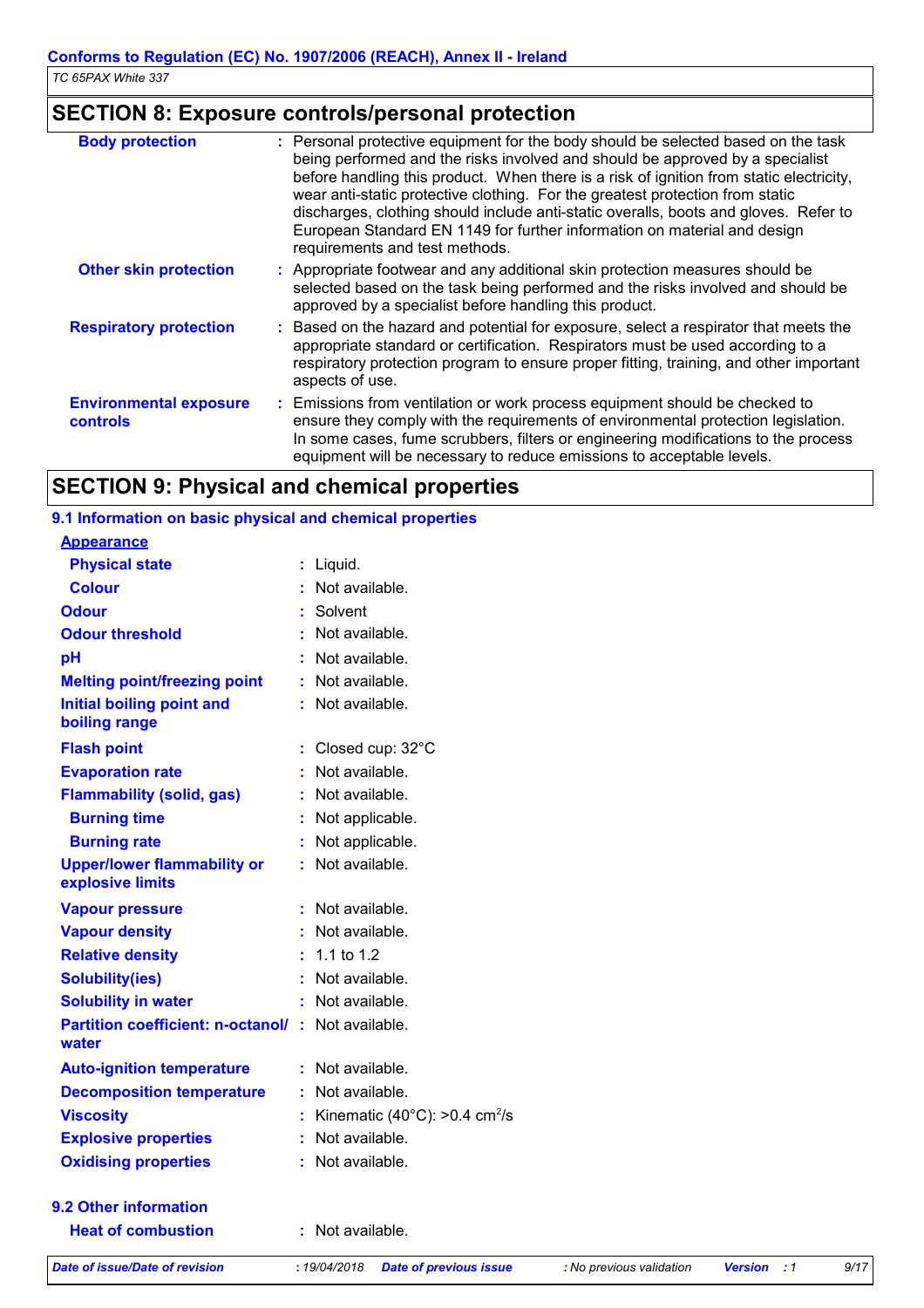### **SECTION 9: Physical and chemical properties**

**Enclosed space ignition - :** Not applicable.

**Time equivalent**

No additional information.

## **10.2 Chemical stability** : The product is stable. **SECTION 10: Stability and reactivity 10.1 Reactivity :** No specific test data related to reactivity available for this product or its ingredients.

| 10.3 Possibility of<br>hazardous reactions      | : Under normal conditions of storage and use, hazardous reactions will not occur.                                                                                            |
|-------------------------------------------------|------------------------------------------------------------------------------------------------------------------------------------------------------------------------------|
| <b>10.4 Conditions to avoid</b>                 | : Avoid all possible sources of ignition (spark or flame). Do not pressurise, cut, weld,<br>braze, solder, drill, grind or expose containers to heat or sources of ignition. |
| 10.5 Incompatible materials                     | : Reactive or incompatible with the following materials:<br>oxidizing materials                                                                                              |
| <b>10.6 Hazardous</b><br>decomposition products | : Under normal conditions of storage and use, hazardous decomposition products<br>should not be produced.                                                                    |

## **SECTION 11: Toxicological information**

### **11.1 Information on toxicological effects**

### **Acute toxicity**

| <b>Product/ingredient name</b> | <b>Result</b>                              | <b>Species</b> | <b>Dose</b>             | <b>Exposure</b> |
|--------------------------------|--------------------------------------------|----------------|-------------------------|-----------------|
| styrene                        | LC50 Inhalation Gas.                       | Rat            | 2770 ppm                | 4 hours         |
|                                | <b>LC50 Inhalation Vapour</b>              | Rat            | 11800 mg/m <sup>3</sup> | 4 hours         |
|                                | LD50 Dermal                                | Rat            | >2000 mg/kg             |                 |
|                                | LD50 Oral                                  | Rat            | 2650 mg/kg              |                 |
| titanium dioxide               | <b>LC50 Inhalation Dusts and</b><br>lmists | Rat            | $>6.8$ mg/l             | 4 hours         |
|                                | LD50 Oral                                  | Rat            | >5000 mg/kg             |                 |
| oxybenzone                     | LD50 Oral                                  | Rat            | 7400 mg/kg              |                 |
| cobalt bis(2-ethylhexanoate)   | LD50 Dermal                                | Rabbit         | $>5$ g/kg               |                 |
|                                | LD50 Oral                                  | l Rat          | >2000 mg/kg             |                 |
| 1-methoxy-2-propanol           | LD50 Dermal                                | Rabbit         | 13 g/kg                 |                 |
|                                | LD50 Oral                                  | Rat            | 6600 mg/kg              |                 |
| phenol                         | LD50 Dermal                                | Rabbit         | 630 mg/kg               |                 |
|                                | LD50 Dermal                                | Rat            | 669 mg/kg               |                 |
|                                | LD50 Oral                                  | Rat            | 317 mg/kg               |                 |

**Conclusion/Summary :** Not available.

#### **Acute toxicity estimates**

| <b>Route</b>         | <b>ATE value</b> |
|----------------------|------------------|
| Inhalation (gases)   | 8888.2 ppm       |
| Inhalation (vapours) | $37.86$ mg/l     |

**Irritation/Corrosion**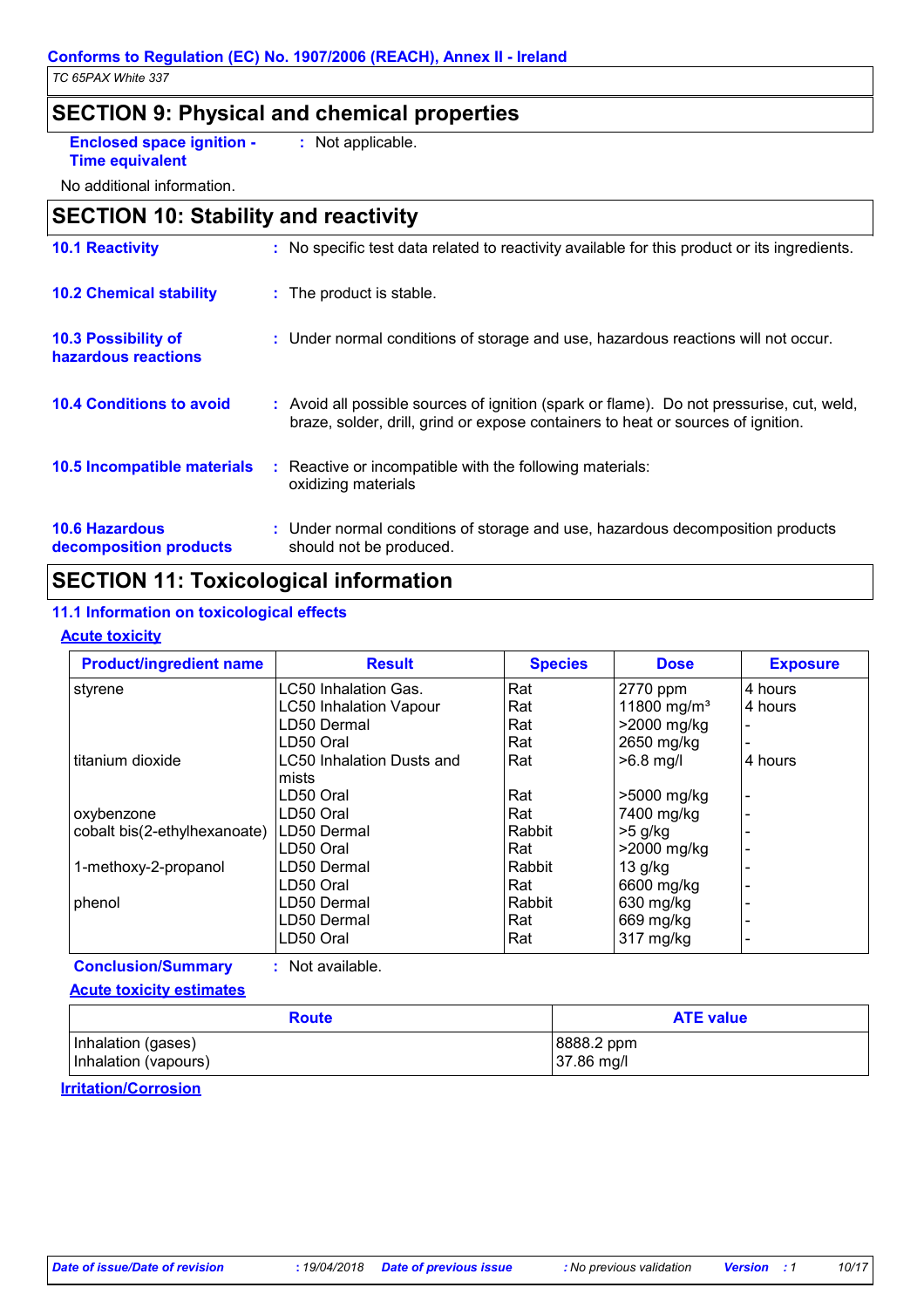## **SECTION 11: Toxicological information**

| <b>Product/ingredient name</b> | <b>Result</b>            | <b>Species</b> | <b>Score</b>                 | <b>Exposure</b>                 | <b>Observation</b> |
|--------------------------------|--------------------------|----------------|------------------------------|---------------------------------|--------------------|
| styrene                        | Eyes - Mild irritant     | Human          | $\blacksquare$               | 50 parts per<br>million         |                    |
|                                | Eyes - Moderate irritant | Rabbit         | $\blacksquare$               | 24 hours 100<br>milligrams      | $\blacksquare$     |
|                                | Eyes - Severe irritant   | Rabbit         | $\blacksquare$               | 100<br>milligrams               |                    |
|                                | Skin - Mild irritant     | Rabbit         | $\overline{\phantom{a}}$     | 500<br>milligrams               |                    |
|                                | Skin - Moderate irritant | Rabbit         | $\overline{\phantom{a}}$     | 100 Percent                     |                    |
| 1-methoxy-2-propanol           | Skin - Mild irritant     | Rabbit         | $\blacksquare$               | 500<br>milligrams               |                    |
| phenol                         | Eyes - Mild irritant     | Rabbit         | $\overline{\phantom{a}}$     | 0.5 minutes<br>5 milligrams     |                    |
|                                | Eyes - Severe irritant   | Rabbit         | $\overline{\phantom{a}}$     | 5 milligrams                    |                    |
|                                | Skin - Severe irritant   | Pig            | $\blacksquare$               | 0.5 minutes<br>400              |                    |
|                                | Skin - Mild irritant     | Rabbit         | $\qquad \qquad \blacksquare$ | microliters<br>100              |                    |
|                                | Skin - Severe irritant   | Rabbit         | $\frac{1}{2}$                | milligrams<br>535<br>milligrams |                    |
| <b>Conclusion/Summary</b>      | : Not available.         |                |                              |                                 |                    |
| <b>Sensitisation</b>           |                          |                |                              |                                 |                    |
| <b>Conclusion/Summary</b>      | : Not available.         |                |                              |                                 |                    |
| <b>Mutagenicity</b>            |                          |                |                              |                                 |                    |
| <b>Conclusion/Summary</b>      | : Not available.         |                |                              |                                 |                    |
| <b>Carcinogenicity</b>         |                          |                |                              |                                 |                    |
| <b>Conclusion/Summary</b>      | : Not available.         |                |                              |                                 |                    |
| <b>Reproductive toxicity</b>   |                          |                |                              |                                 |                    |
| <b>Conclusion/Summary</b>      | : Not available.         |                |                              |                                 |                    |
| <b>Teratogenicity</b>          |                          |                |                              |                                 |                    |
| <b>Conclusion/Summary</b>      | : Not available.         |                |                              |                                 |                    |

### **Specific target organ toxicity (single exposure)**

| <b>Product/ingredient name</b> | <b>Category</b> | <b>Route of</b><br>exposure | <b>Target organs</b>                     |
|--------------------------------|-----------------|-----------------------------|------------------------------------------|
| styrene                        | Category 3      | Not applicable.             | Respiratory tract<br><b>l</b> irritation |

### **Specific target organ toxicity (repeated exposure)**

| <b>Product/ingredient name</b> | <b>Category</b> | <b>Route of</b><br>exposure | <b>Target organs</b> |
|--------------------------------|-----------------|-----------------------------|----------------------|
| I styrene                      | Category 1      | Not determined              | I hearing organs     |

### **Aspiration hazard**

| <b>Product/ingredient name</b> | <b>Result</b>                  |  |  |
|--------------------------------|--------------------------------|--|--|
| I styrene                      | ASPIRATION HAZARD - Category 1 |  |  |

### **Potential acute health effects Information on likely routes : Not available. of exposure**

| <b>Eye contact</b> | : Causes serious eye irritation.                        |
|--------------------|---------------------------------------------------------|
| <b>Inhalation</b>  | : Harmful if inhaled. May cause respiratory irritation. |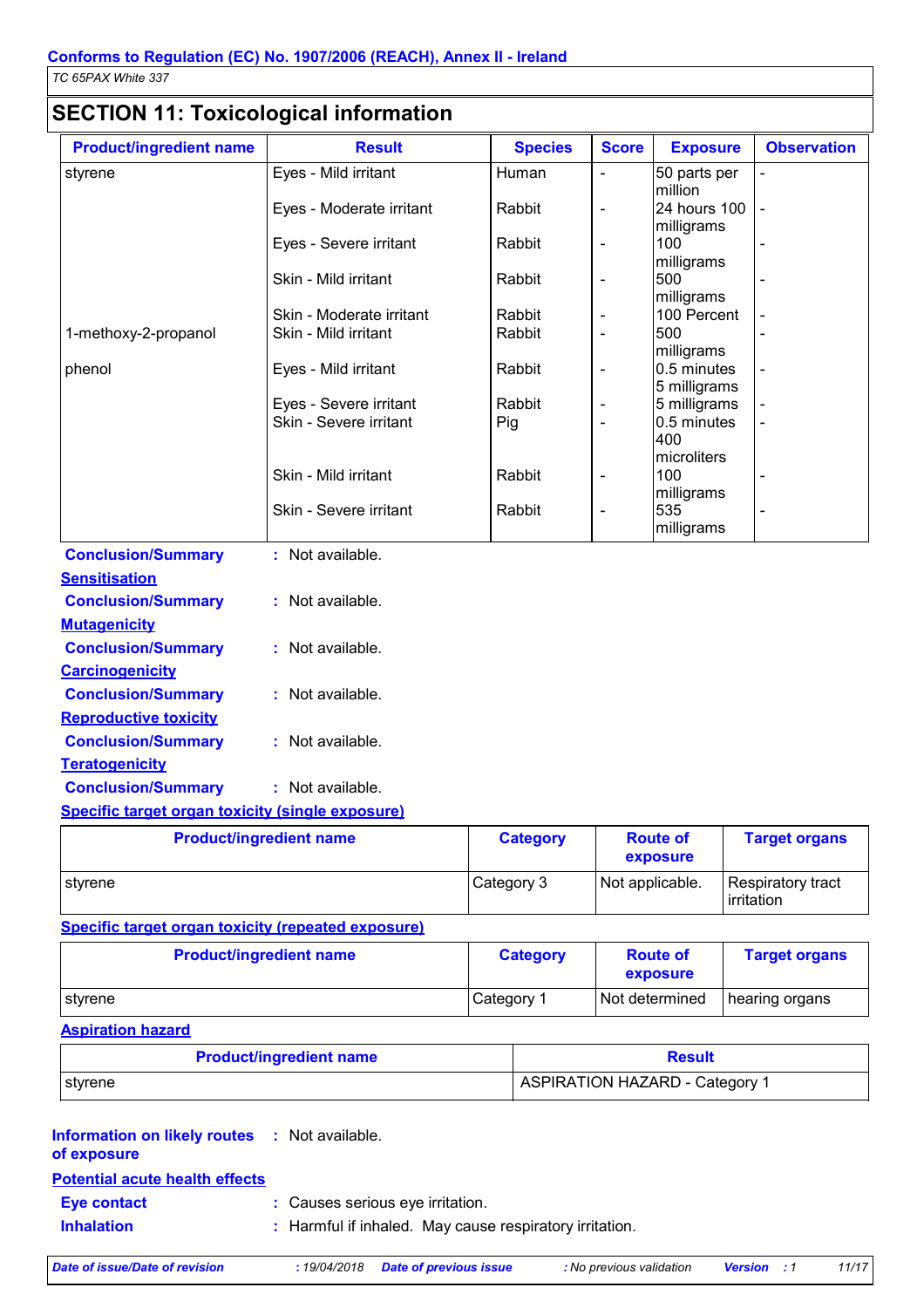## **SECTION 11: Toxicological information**

| <b>Skin contact</b> | : Causes skin irritation. May cause an allergic skin reaction. |
|---------------------|----------------------------------------------------------------|
| <b>Ingestion</b>    | : No known significant effects or critical hazards.            |

#### **Symptoms related to the physical, chemical and toxicological characteristics Skin contact Ingestion Inhalation Adverse symptoms may include the following:**  $\blacksquare$ respiratory tract irritation coughing reduced foetal weight increase in foetal deaths skeletal malformations Adverse symptoms may include the following: **:** reduced foetal weight increase in foetal deaths Adverse symptoms may include the following: **:** irritation redness reduced foetal weight increase in foetal deaths skeletal malformations **Eye contact :** Adverse symptoms may include the following: pain or irritation watering redness

|                                                   | Delayed and immediate effects as well as chronic effects from short and long-term exposure |
|---------------------------------------------------|--------------------------------------------------------------------------------------------|
| <b>Short term exposure</b>                        |                                                                                            |
| <b>Potential immediate</b><br><b>effects</b>      | : Not available.                                                                           |
| <b>Potential delayed effects : Not available.</b> |                                                                                            |
| <b>Long term exposure</b>                         |                                                                                            |
| <b>Potential immediate</b><br><b>effects</b>      | : Not available.                                                                           |
| <b>Potential delayed effects : Not available.</b> |                                                                                            |

skeletal malformations

### **Potential chronic health effects**

| <b>Product/ingredient name</b> | <b>Result</b>                                                                                                                                                               | <b>Species</b> | <b>Dose</b>           | <b>Exposure</b> |
|--------------------------------|-----------------------------------------------------------------------------------------------------------------------------------------------------------------------------|----------------|-----------------------|-----------------|
| styrene                        | Chronic NOAEL Dermal<br><b>Chronic NOAEL Inhalation</b><br>Gas.                                                                                                             | Rat<br>Rat     | $615$ mg/kg<br>20 ppm | 8 hours         |
| <b>Conclusion/Summary</b>      | $:$ Not available.                                                                                                                                                          |                |                       |                 |
| <b>General</b>                 | : Causes damage to organs through prolonged or repeated exposure. Once<br>sensitized, a severe allergic reaction may occur when subsequently exposed to very<br>low levels. |                |                       |                 |
| <b>Carcinogenicity</b>         | : Suspected of causing cancer. Risk of cancer depends on duration and level of<br>exposure.                                                                                 |                |                       |                 |
| <b>Mutagenicity</b>            | : No known significant effects or critical hazards.                                                                                                                         |                |                       |                 |
| <b>Teratogenicity</b>          | : Suspected of damaging the unborn child.                                                                                                                                   |                |                       |                 |
| <b>Developmental effects</b>   | : No known significant effects or critical hazards.                                                                                                                         |                |                       |                 |
| <b>Fertility effects</b>       | : No known significant effects or critical hazards.                                                                                                                         |                |                       |                 |
| <b>Other information</b>       | $:$ Not available.                                                                                                                                                          |                |                       |                 |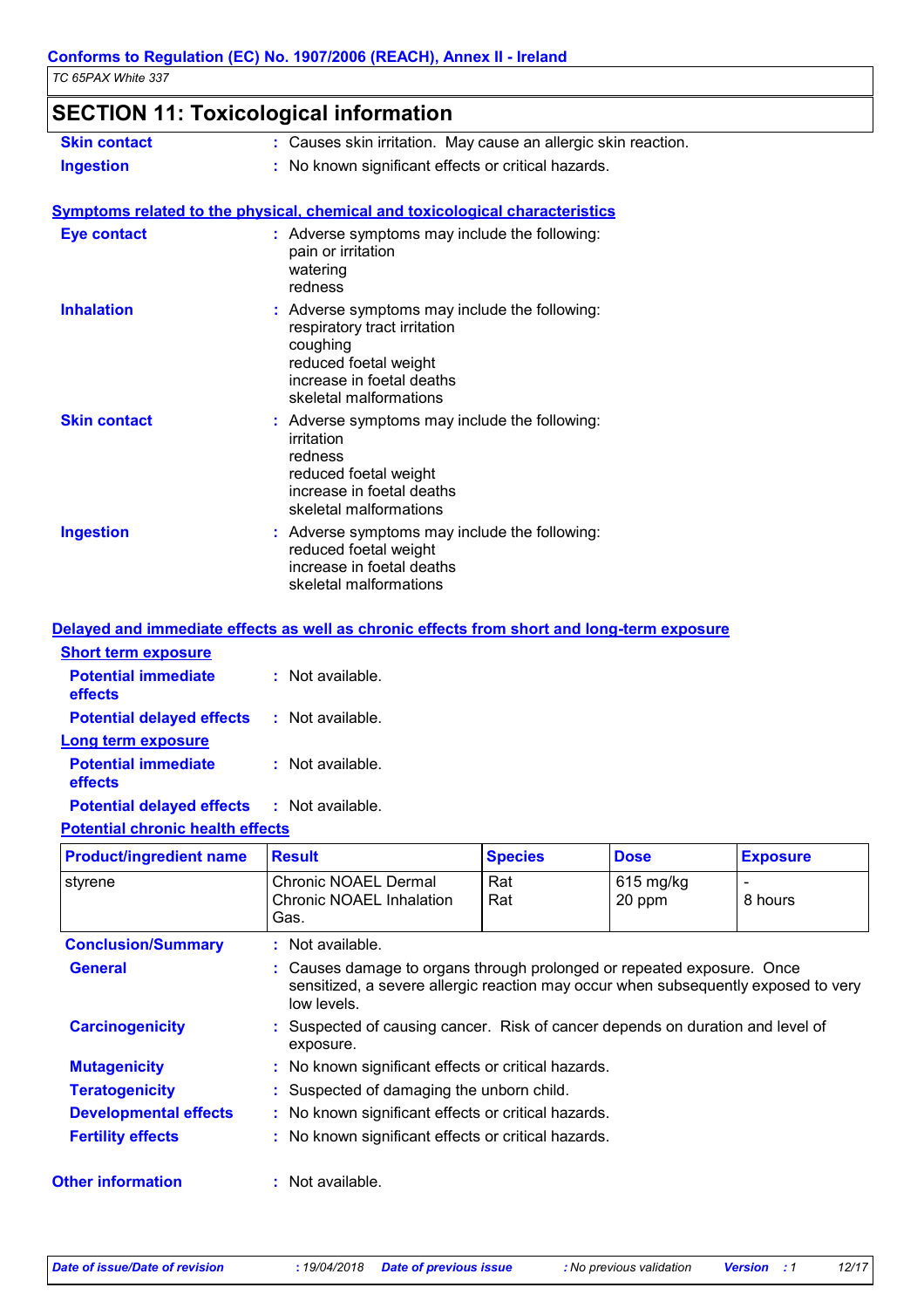## **SECTION 12: Ecological information**

### **12.1 Toxicity**

| <b>Product/ingredient name</b> | <b>Result</b>                       | <b>Species</b>                                           | <b>Exposure</b> |
|--------------------------------|-------------------------------------|----------------------------------------------------------|-----------------|
| styrene                        | Acute EC50 1400 µg/l Fresh water    | Algae - Pseudokirchneriella                              | 72 hours        |
|                                |                                     | subcapitata                                              |                 |
|                                | Acute EC50 33 mg/l Fresh water      | Algae - Pseudokirchneriella<br>subcapitata               | 96 hours        |
|                                | Acute EC50 4700 µg/l Fresh water    | Daphnia - Daphnia magna                                  | 48 hours        |
|                                | Acute LC50 52 mg/l Marine water     | Crustaceans - Artemia salina                             | 48 hours        |
|                                | Acute LC50 4020 µg/l Fresh water    | Fish - Pimephales promelas                               | 96 hours        |
|                                | Chronic NOEC 1.01 mg/l              | Daphnia                                                  | 21 days         |
| titanium dioxide               | Acute EC50 27.8 mg/l Fresh water    | Daphnia - Daphnia magna                                  | 48 hours        |
|                                | Acute LC50 15.9 mg/l Fresh water    | Crustaceans - Ceriodaphnia<br>dubia - Neonate            | 48 hours        |
|                                | Acute LC50 >1000 mg/l               | Fish - Pimephales promelas                               | 96 hours        |
| oxybenzone                     | Acute EC50 13.87 µg/l Marine water  | Algae - Isochrysis galbana -<br>Exponential growth phase | 72 hours        |
|                                | Chronic EC10 3.69 µg/l Marine water | Algae - Isochrysis galbana -<br>Exponential growth phase | 72 hours        |
|                                | Chronic NOEC 90 µg/l Fresh water    | Fish - Oryzias latipes - Adult                           | 28 days         |
| phenol                         | Chronic NOEC 16 µg/l Marine water   | Algae - Hormosira banksii -<br>Gamete                    | 72 hours        |
|                                | Chronic NOEC 1.5 mg/l Fresh water   | Daphnia - Daphnia magna                                  | 21 days         |

### **12.2 Persistence and degradability**

| <b>Conclusion/Summary</b>                               | Not available.           |            |                                       |
|---------------------------------------------------------|--------------------------|------------|---------------------------------------|
| <b>Product/ingredient name</b>                          | <b>Aquatic half-life</b> | Photolysis | Biodegradability                      |
| I styrene<br>oxybenzone<br>cobalt bis(2-ethylhexanoate) |                          |            | Readily<br>Not readily<br>Not readily |

### **12.3 Bioaccumulative potential**

| <b>Product/ingredient name</b>        | $\mathsf{LogP}_\mathsf{ow}$ | <b>BCF</b>         | <b>Potential</b> |
|---------------------------------------|-----------------------------|--------------------|------------------|
| styrene<br>oxybenzone                 | 0.35<br>3.79                | 13.49<br>39 to 160 | low<br>low       |
| cobalt bis(2-ethylhexanoate)          | $\overline{\phantom{a}}$    | 15600              | high             |
| 1-methoxy-2-propanol                  | <1                          |                    | low              |
| (2-methoxymethylethoxy)<br>I propanol | 0.004                       |                    | low              |
| phenol                                | 1.47                        | 647                | high             |

| 12.4 Mobility in soil                                   |                  |
|---------------------------------------------------------|------------------|
| <b>Soil/water partition</b><br><b>coefficient (Koc)</b> | : Not available. |
| <b>Mobility</b>                                         | : Not available. |

|  | 12.5 Results of PBT and vPvB assessment |
|--|-----------------------------------------|
|--|-----------------------------------------|

| <b>PBT</b>  | : Not applicable. |
|-------------|-------------------|
| <b>vPvB</b> | : Not applicable. |

**12.6 Other adverse effects** : No known significant effects or critical hazards.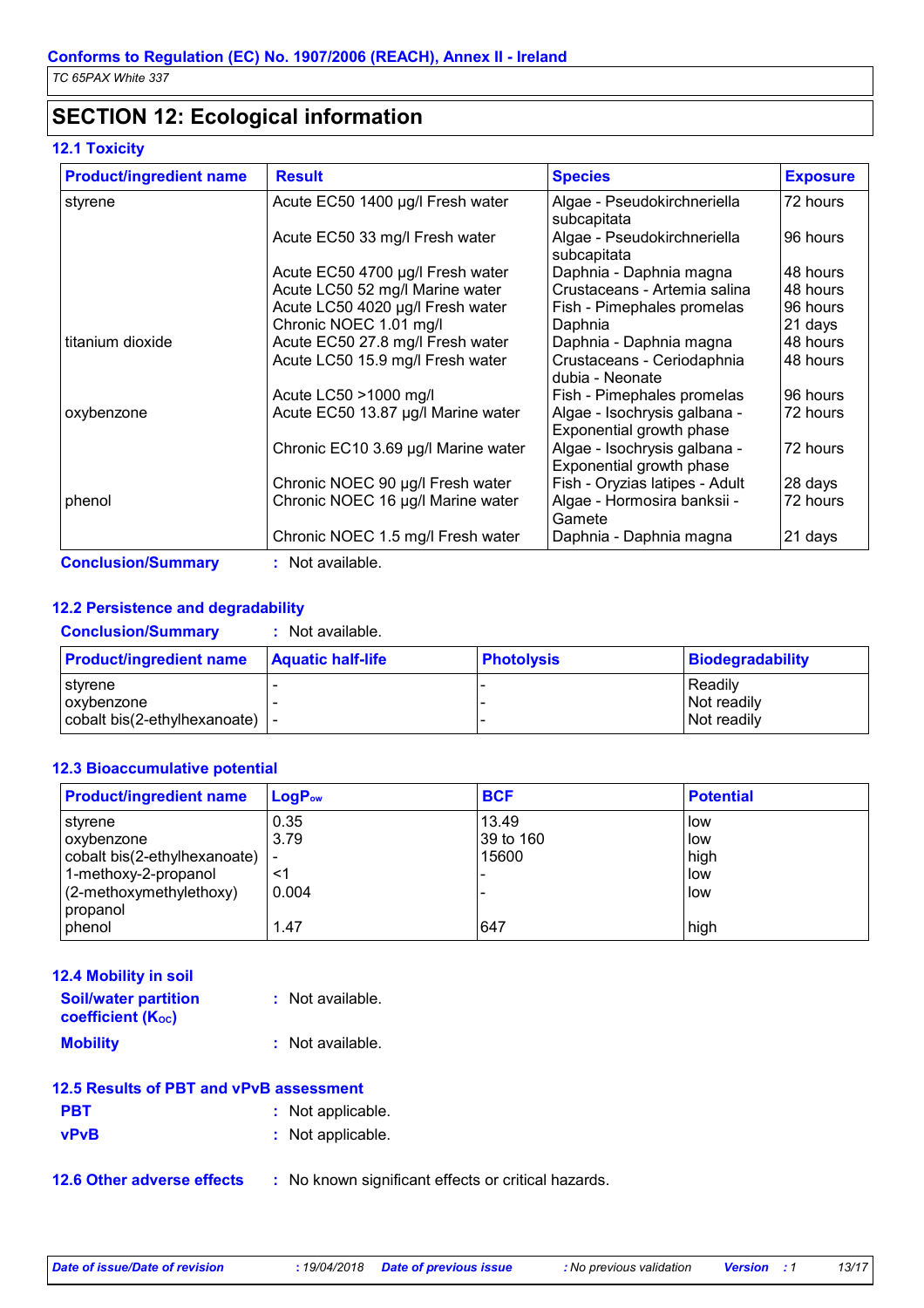## **SECTION 13: Disposal considerations**

The information in this section contains generic advice and guidance. The list of Identified Uses in Section 1 should be consulted for any available use-specific information provided in the Exposure Scenario(s).

### **13.1 Waste treatment methods**

| <b>Product</b>             |                                                                                                                                                                                                                                                                                                                                                                                                                                                                                                                                                               |
|----------------------------|---------------------------------------------------------------------------------------------------------------------------------------------------------------------------------------------------------------------------------------------------------------------------------------------------------------------------------------------------------------------------------------------------------------------------------------------------------------------------------------------------------------------------------------------------------------|
| <b>Methods of disposal</b> | : The generation of waste should be avoided or minimised wherever possible.<br>Disposal of this product, solutions and any by-products should at all times comply<br>with the requirements of environmental protection and waste disposal legislation<br>and any regional local authority requirements. Dispose of surplus and non-<br>recyclable products via a licensed waste disposal contractor. Waste should not be<br>disposed of untreated to the sewer unless fully compliant with the requirements of<br>all authorities with jurisdiction.          |
| <b>Hazardous waste</b>     | : The classification of the product may meet the criteria for a hazardous waste.                                                                                                                                                                                                                                                                                                                                                                                                                                                                              |
| <b>Packaging</b>           |                                                                                                                                                                                                                                                                                                                                                                                                                                                                                                                                                               |
| <b>Methods of disposal</b> | : The generation of waste should be avoided or minimised wherever possible. Waste<br>packaging should be recycled. Incineration or landfill should only be considered<br>when recycling is not feasible.                                                                                                                                                                                                                                                                                                                                                      |
| <b>Special precautions</b> | : This material and its container must be disposed of in a safe way. Care should be<br>taken when handling emptied containers that have not been cleaned or rinsed out.<br>Empty containers or liners may retain some product residues. Vapour from product<br>residues may create a highly flammable or explosive atmosphere inside the<br>container. Do not cut, weld or grind used containers unless they have been cleaned<br>thoroughly internally. Avoid dispersal of spilt material and runoff and contact with<br>soil, waterways, drains and sewers. |

## **SECTION 14: Transport information**

|                                           | <b>ADR/RID</b>                                                                                                           | <b>IMDG</b>                                                             | <b>IATA</b>                                                                                                                                                                                                                                                                                   |
|-------------------------------------------|--------------------------------------------------------------------------------------------------------------------------|-------------------------------------------------------------------------|-----------------------------------------------------------------------------------------------------------------------------------------------------------------------------------------------------------------------------------------------------------------------------------------------|
| 14.1 UN number                            | <b>UN1866</b>                                                                                                            | <b>UN1866</b>                                                           | <b>UN1866</b>                                                                                                                                                                                                                                                                                 |
| 14.2 UN proper<br>shipping name           | <b>RESIN SOLUTION</b>                                                                                                    | <b>RESIN SOLUTION</b>                                                   | Resin solution                                                                                                                                                                                                                                                                                |
| <b>14.3 Transport</b><br>hazard class(es) | 3                                                                                                                        | 3                                                                       | 3                                                                                                                                                                                                                                                                                             |
| <b>14.4 Packing</b><br>group              | $\mathbf{III}$                                                                                                           | $\mathbf{III}$                                                          | $\mathbf{III}$                                                                                                                                                                                                                                                                                |
| 14.5<br><b>Environmental</b><br>hazards   | No.                                                                                                                      | No.                                                                     | No.                                                                                                                                                                                                                                                                                           |
| <b>Additional</b><br>information          | <b>Hazard identification</b><br>number 30<br><b>Limited quantity 5 L</b><br>Special provisions 640E<br>Tunnel code (D/E) | <b>Emergency schedules F-E,</b><br>$S-E$<br>Special provisions 223, 955 | <b>Quantity limitation</b><br>Passenger and Cargo Aircraft:<br>60 L. Packaging instructions:<br>355. Cargo Aircraft Only: 220<br>L. Packaging instructions: 366.<br><b>Limited Quantities -</b><br>Passenger Aircraft: 10 L.<br>Packaging instructions: Y344.<br><b>Special provisions A3</b> |

**14.6 Special precautions for : Transport within user's premises:** always transport in closed containers that are **user** upright and secure. Ensure that persons transporting the product know what to do in the event of an accident or spillage.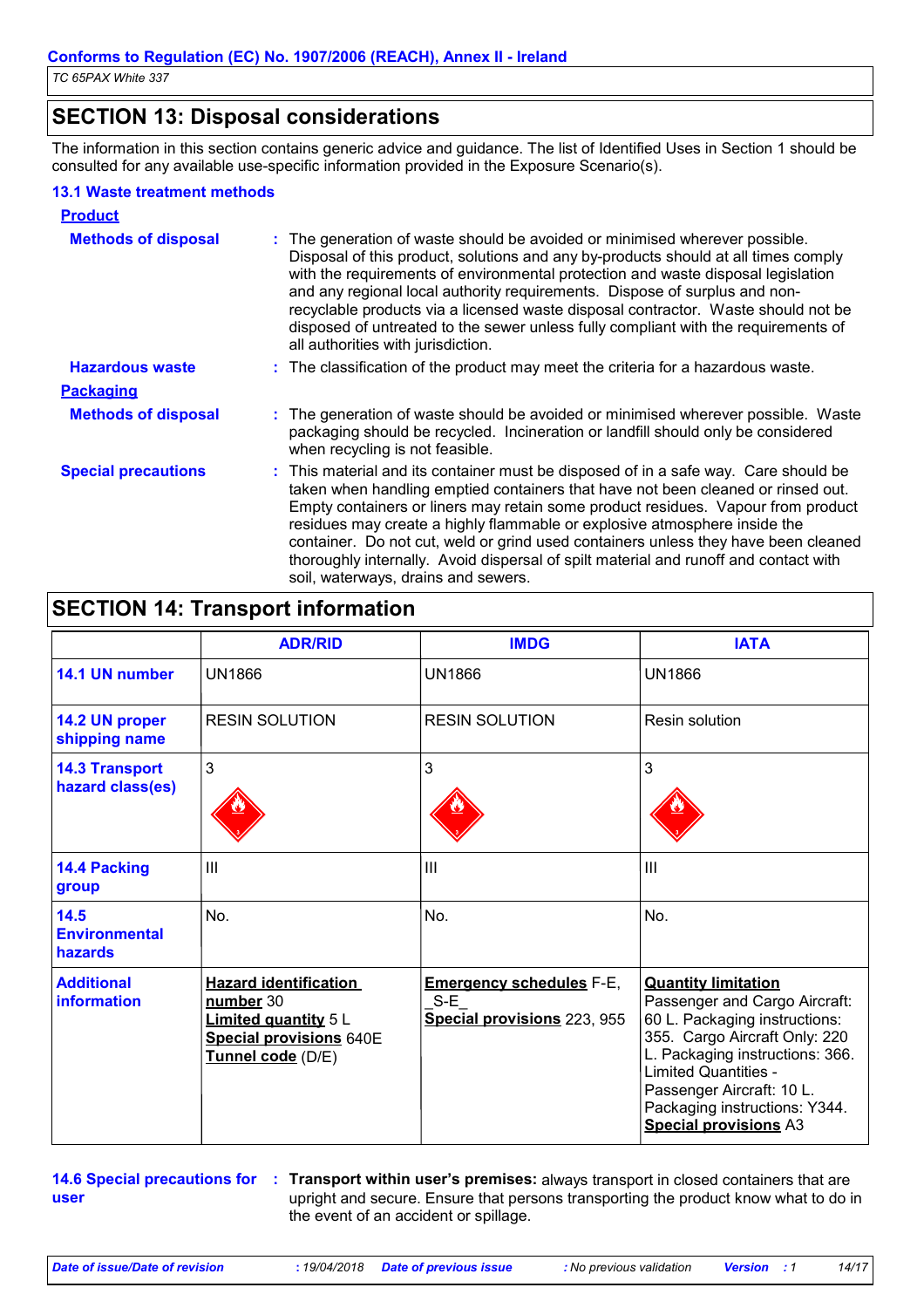### **SECTION 14: Transport information**

**14.7 Transport in bulk according to Annex II of Marpol and the IBC Code** **:** Not available.

## **SECTION 15: Regulatory information**

### **15.1 Safety, health and environmental regulations/legislation specific for the substance or mixture EU Regulation (EC) No. 1907/2006 (REACH)**

**Annex XIV - List of substances subject to authorisation**

### **Annex XIV**

None of the components are listed.

**Annex XVII - Restrictions : Not applicable. on the manufacture, placing on the market and use of certain dangerous substances, mixtures and articles**

### **Other EU regulations**

| <b>Product/ingredient name</b>      | <b>Carcinogenic</b><br><b>effects</b> | <b>Mutagenic effects</b> | Developmental<br>effects         | <b>Fertility effects</b>          |
|-------------------------------------|---------------------------------------|--------------------------|----------------------------------|-----------------------------------|
| styrene                             |                                       |                          | Repr. 2, H361d<br>(Unborn child) |                                   |
| titanium dioxide                    | Carc. 2, H351<br>(inhalation)         | ٠                        |                                  |                                   |
| cobalt bis<br>$(2$ -ethylhexanoate) |                                       |                          |                                  | Repr. 2, H361f<br>$ $ (Fertility) |
| <b>phenol</b>                       | -                                     | Muta. 2, H341            | $\overline{\phantom{0}}$         |                                   |

### **Seveso Directive**

This product is controlled under the Seveso Directive.

|                                  | Danger criteria                                             |  |  |
|----------------------------------|-------------------------------------------------------------|--|--|
|                                  | <b>Category</b>                                             |  |  |
|                                  | P5c: Flammable liquids 2 and 3 not falling under P5a or P5b |  |  |
| <b>International requlations</b> |                                                             |  |  |
|                                  | Not determined<br><b>Listed on inventory.</b>               |  |  |

#### **15.2 Chemical safety assessment** This product contains substances for which Chemical Safety Assessments are still **:** required.

## **SECTION 16: Other information**

 $\nabla$  Indicates information that has changed from previously issued version.

| <b>Abbreviations and</b> | $:$ ATE = Acute Toxicity Estimate<br>CLP = Classification, Labelling and Packaging Regulation [Regulation (EC) No. |
|--------------------------|--------------------------------------------------------------------------------------------------------------------|
| acronyms                 | 1272/2008]                                                                                                         |
|                          | DMEL = Derived Minimal Effect Level                                                                                |
|                          | DNEL = Derived No Effect Level                                                                                     |
|                          | EUH statement = CLP-specific Hazard statement                                                                      |
|                          | PBT = Persistent, Bioaccumulative and Toxic                                                                        |
|                          | PNEC = Predicted No Effect Concentration                                                                           |
|                          | <b>RRN = REACH Registration Number</b>                                                                             |
|                          | vPvB = Very Persistent and Very Bioaccumulative                                                                    |
|                          | Bassa alam sa sa ata ata ang ang ang ang ang atawang ang Bassa ang ang apangang ang panganggang bang ing taon      |

**Procedure used to derive the classification according to Regulation (EC) No. 1272/2008 [CLP/GHS]**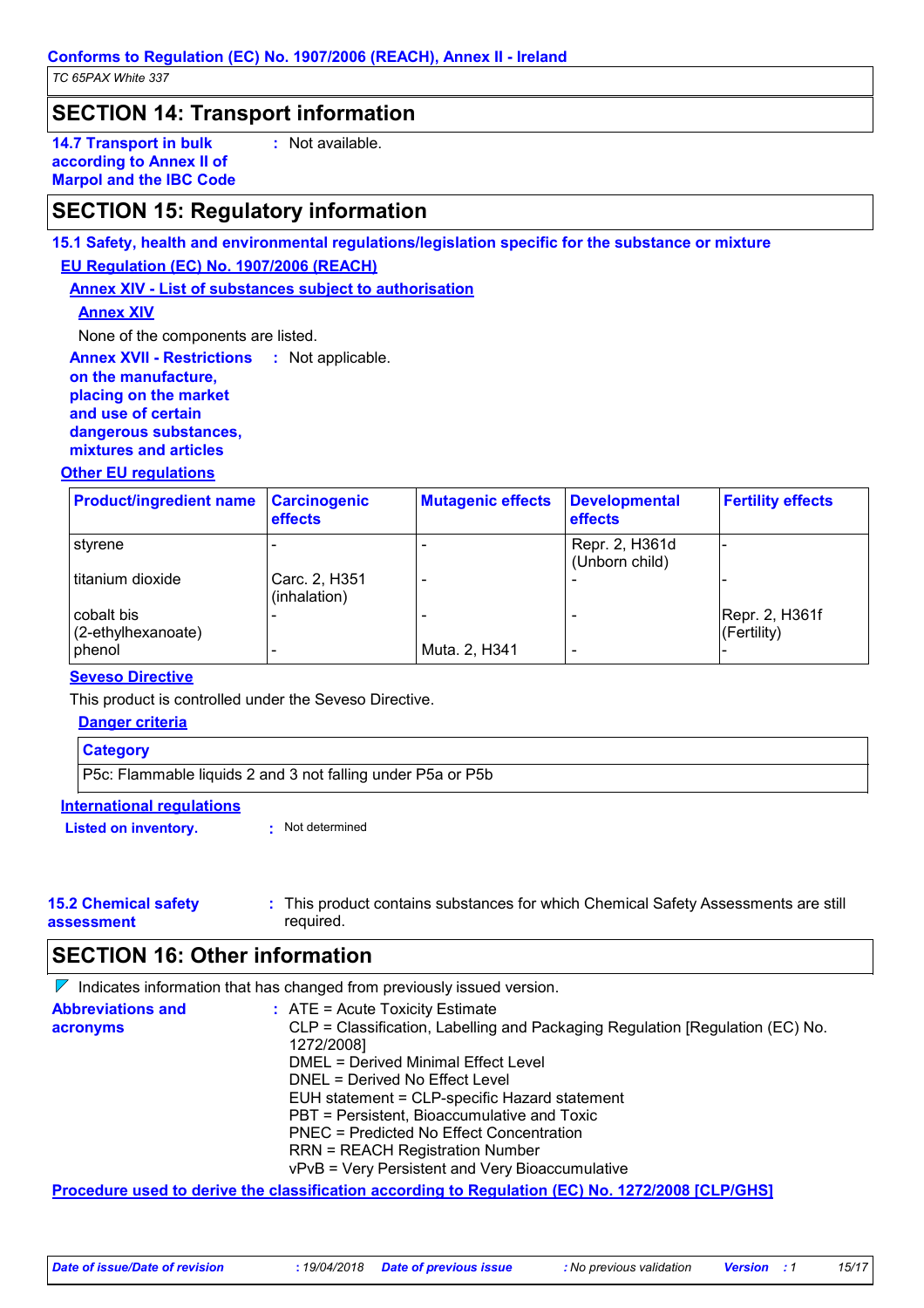## **SECTION 16: Other information**

| <b>Classification</b>                                                                                                                                                                                                                 |                                                                                                                                                                                                                                                                                                                                                                                                                                                             | <b>Justification</b>                                                                                                                                                                                                                                                                                                                                                                                                                                                                                                                                                                                                                                                                                                                                                                                                                                                                                                                                                                                                                              |  |
|---------------------------------------------------------------------------------------------------------------------------------------------------------------------------------------------------------------------------------------|-------------------------------------------------------------------------------------------------------------------------------------------------------------------------------------------------------------------------------------------------------------------------------------------------------------------------------------------------------------------------------------------------------------------------------------------------------------|---------------------------------------------------------------------------------------------------------------------------------------------------------------------------------------------------------------------------------------------------------------------------------------------------------------------------------------------------------------------------------------------------------------------------------------------------------------------------------------------------------------------------------------------------------------------------------------------------------------------------------------------------------------------------------------------------------------------------------------------------------------------------------------------------------------------------------------------------------------------------------------------------------------------------------------------------------------------------------------------------------------------------------------------------|--|
| Flam. Liq. 3, H226<br>Acute Tox. 4, H332<br>Skin Irrit. 2, H315<br>Eye Irrit. 2, H319<br>Skin Sens. 1, H317<br>Carc. 2, H351<br>Repr. 2, H361d (Unborn child)<br>STOT SE 3, H335<br><b>STOT RE 1, H372</b><br>Aquatic Chronic 3, H412 |                                                                                                                                                                                                                                                                                                                                                                                                                                                             | On basis of test data<br>Calculation method<br>Calculation method<br>Calculation method<br>Calculation method<br>Calculation method<br>Calculation method<br>Calculation method<br>Calculation method                                                                                                                                                                                                                                                                                                                                                                                                                                                                                                                                                                                                                                                                                                                                                                                                                                             |  |
| <b>Full text of abbreviated H</b><br><b>statements</b>                                                                                                                                                                                | : H226<br>H301<br>H304<br>H311<br>H314<br>H315<br>H317<br>H318<br>H319<br>H331<br>Toxic if inhaled.<br>H332<br>H335<br>H336<br>H341<br>H351<br>(inhalation)<br>H351<br>H361d<br>H361f<br>H372<br>H373<br>H400<br>H411<br>H412                                                                                                                                                                                                                               | Calculation method<br>Flammable liquid and vapour.<br>Toxic if swallowed.<br>May be fatal if swallowed and enters airways.<br>Toxic in contact with skin.<br>Causes severe skin burns and eye damage.<br>Causes skin irritation.<br>May cause an allergic skin reaction.<br>Causes serious eye damage.<br>Causes serious eye irritation.<br>Harmful if inhaled.<br>May cause respiratory irritation.<br>May cause drowsiness or dizziness.<br>Suspected of causing genetic defects.<br>Suspected of causing cancer if inhaled.<br>Suspected of causing cancer.<br>Suspected of damaging the unborn child.<br>Suspected of damaging fertility.<br>Causes damage to organs through prolonged or repeated exposure.<br>May cause damage to organs through prolonged or repeated exposure.<br>Very toxic to aquatic life.<br>Toxic to aquatic life with long lasting effects.<br>Harmful to aquatic life with long lasting effects.                                                                                                                   |  |
| <b>Full text of classifications</b><br><b>[CLP/GHS]</b>                                                                                                                                                                               | : Acute Tox. 3, H301<br>Acute Tox. 3, H311<br>Acute Tox. 3, H331<br>Acute Tox. 4, H332<br>Aquatic Acute 1, H400<br>Aquatic Chronic 2, H411<br>Asp. Tox. 1, H304<br>Carc. 2, H351<br>(inhalation)<br>Carc. 2, H351<br>Eye Dam. 1, H318<br>Eye Irrit. 2, H319<br>Flam. Liq. 3, H226<br>Muta. 2, H341<br>Repr. 2, H361d<br>Repr. 2, H361f<br>Skin Corr. 1B, H314<br>Skin Irrit. 2, H315<br>Skin Sens. 1, H317<br>Skin Sens. 1A, H317<br><b>STOT RE 1, H372</b> | <b>ACUTE TOXICITY (oral) - Category 3</b><br>ACUTE TOXICITY (dermal) - Category 3<br><b>ACUTE TOXICITY (inhalation) - Category 3</b><br><b>ACUTE TOXICITY (inhalation) - Category 4</b><br>SHORT-TERM (ACUTE) AQUATIC HAZARD - Category<br>1<br>LONG-TERM (CHRONIC) AQUATIC HAZARD -<br>Category 2<br>Aquatic Chronic 3, H412 LONG-TERM (CHRONIC) AQUATIC HAZARD -<br>Category 3<br><b>ASPIRATION HAZARD - Category 1</b><br>CARCINOGENICITY (inhalation) - Category 2<br>CARCINOGENICITY - Category 2<br>SERIOUS EYE DAMAGE/EYE IRRITATION - Category 1<br>SERIOUS EYE DAMAGE/EYE IRRITATION - Category 2<br><b>FLAMMABLE LIQUIDS - Category 3</b><br><b>GERM CELL MUTAGENICITY - Category 2</b><br>REPRODUCTIVE TOXICITY (Unborn child) - Category 2<br>REPRODUCTIVE TOXICITY (Fertility) - Category 2<br>SKIN CORROSION/IRRITATION - Category 1B<br>SKIN CORROSION/IRRITATION - Category 2<br>SKIN SENSITISATION - Category 1<br>SKIN SENSITISATION - Category 1A<br>SPECIFIC TARGET ORGAN TOXICITY - REPEATED<br><b>EXPOSURE - Category 1</b> |  |
|                                                                                                                                                                                                                                       | STOT RE 2, H373                                                                                                                                                                                                                                                                                                                                                                                                                                             | SPECIFIC TARGET ORGAN TOXICITY - REPEATED                                                                                                                                                                                                                                                                                                                                                                                                                                                                                                                                                                                                                                                                                                                                                                                                                                                                                                                                                                                                         |  |